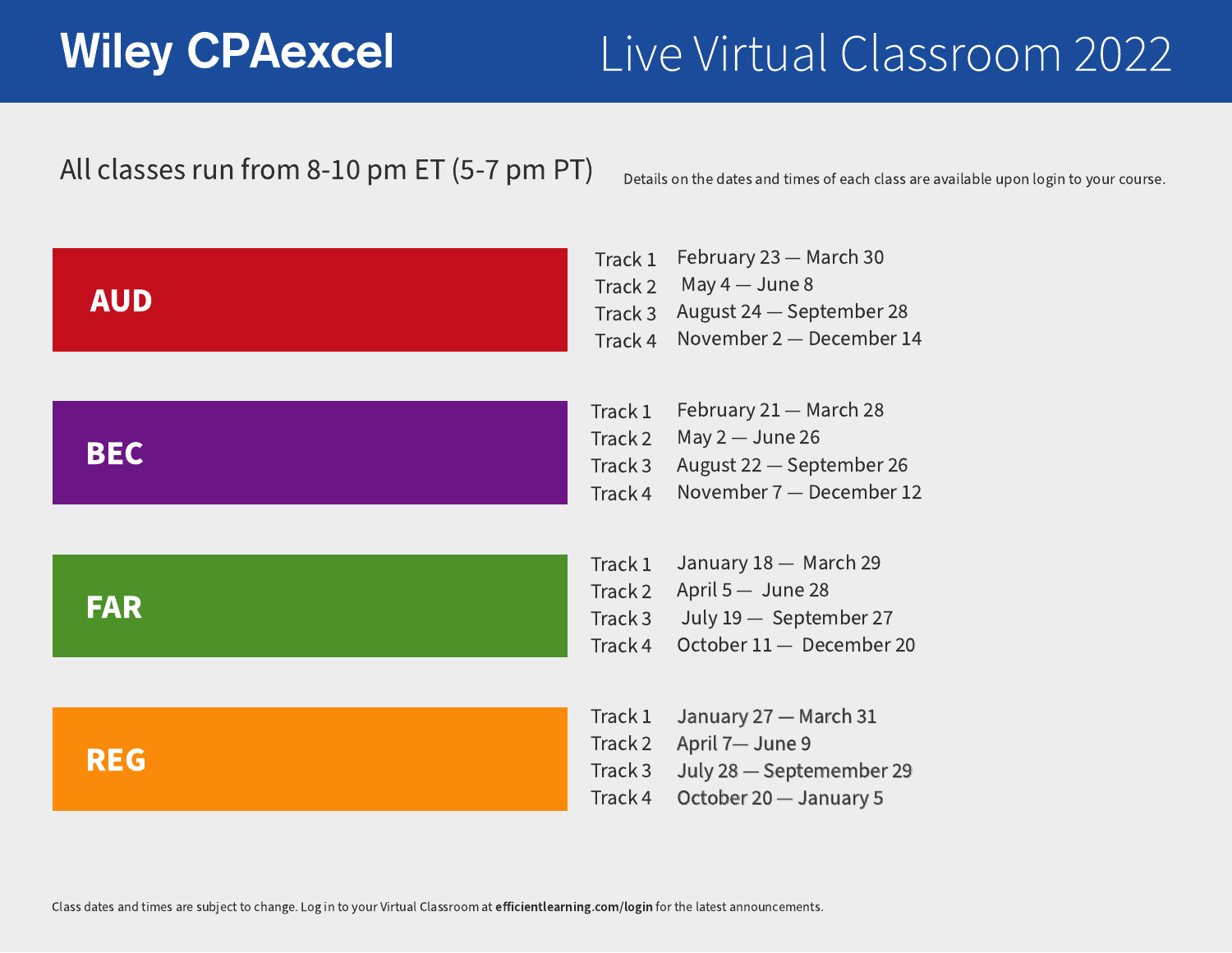Jeanne Yamamura, PhD, CPA, MIM

|                          | Jeann |
|--------------------------|-------|
| ts 1 and 2               | Jeann |
| ontrol                   | Jeann |
| lection                  | Jeann |
| g and Reporting          | Jeann |
| er Professional Services | Jeann |

- ne Yamamura
- ne Yamamura
- ne Yamamura
- ne Yamamura
- ne Yamamura
- ne Yamamura

Introduction to the AUD Section

Modules 1 and 2: Professional Ethics - Part

Modules 3 and 4: Planning and Internal Co

Module 5 and 6: Substantive Evidence Col

Modules 7 and 8: Sampling and IT Auditing

Modules 9 and 10: Other Reports and Othe



## AUD Track 1



# Wiley CPAexcel Live Virtual Classroom 2022

### Wednesdays, February 23 – March 30 All classes run from 8-10 pm ET (5-7 pm PT)

Wednesday, February 23, 2022

Wednesday, March 2, 2022

Wednesday, March 9, 2022

Wednesday, March 16, 2022

Wednesday, March 23, 2022

Wednesday, March 30, 2022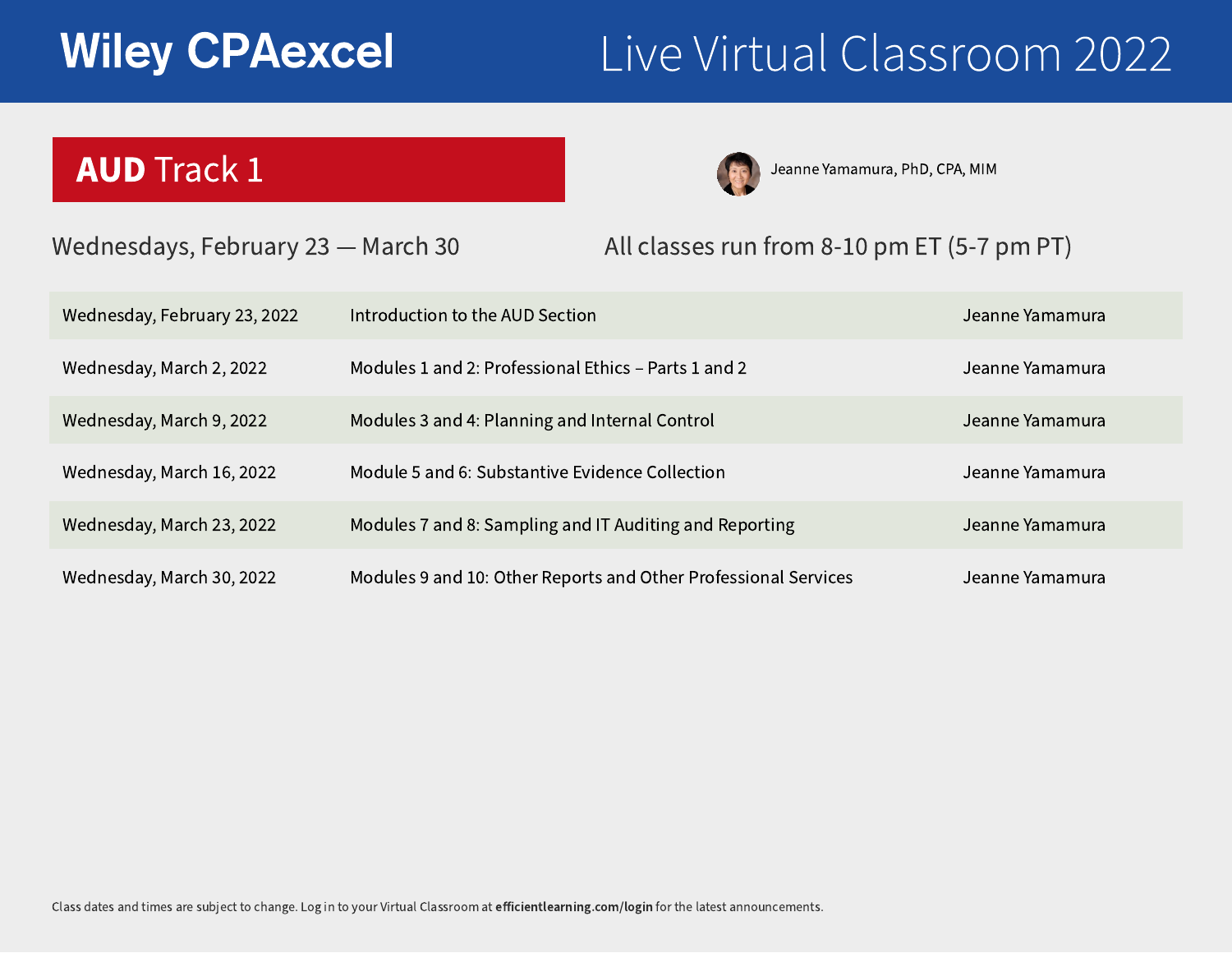Jeanne Yamamura, PhD, CPA, MIM

|                          | Jeann |
|--------------------------|-------|
| ts 1 and 2               | Jeann |
| ontrol                   | Jeann |
| lection                  | Jeann |
| g and Reporting          | Jeann |
| er Professional Services | Jeann |

### Introduction to the AUD Section

Modules 1 and 2: Professional Ethics - Part

Modules 3 and 4: Planning and Internal Co

Module 5 and 6: Substantive Evidence Col

Modules 7 and 8: Sampling and IT Auditing

- ne Yamamura
- ne Yamamura
- ne Yamamura
- ne Yamamura
- ne Yamamura
- Jeanne Yamamura

Modules 9 and 10: Other Reports and Other Professional Services

# Wiley CPAexcel Live Virtual Classroom 2022



Wednesday, May 4, 2022

Wednesday, May 11, 2022

Wednesday, May 18, 2022

Wednesday, May 25, 2021

Wednesday, June 1, 2022

Wednesday, June 8, 2022

## AUD Track 2







### Wednesdays, May 4 - June 8 All classes run from 8-10 pm ET (5-7 pm PT)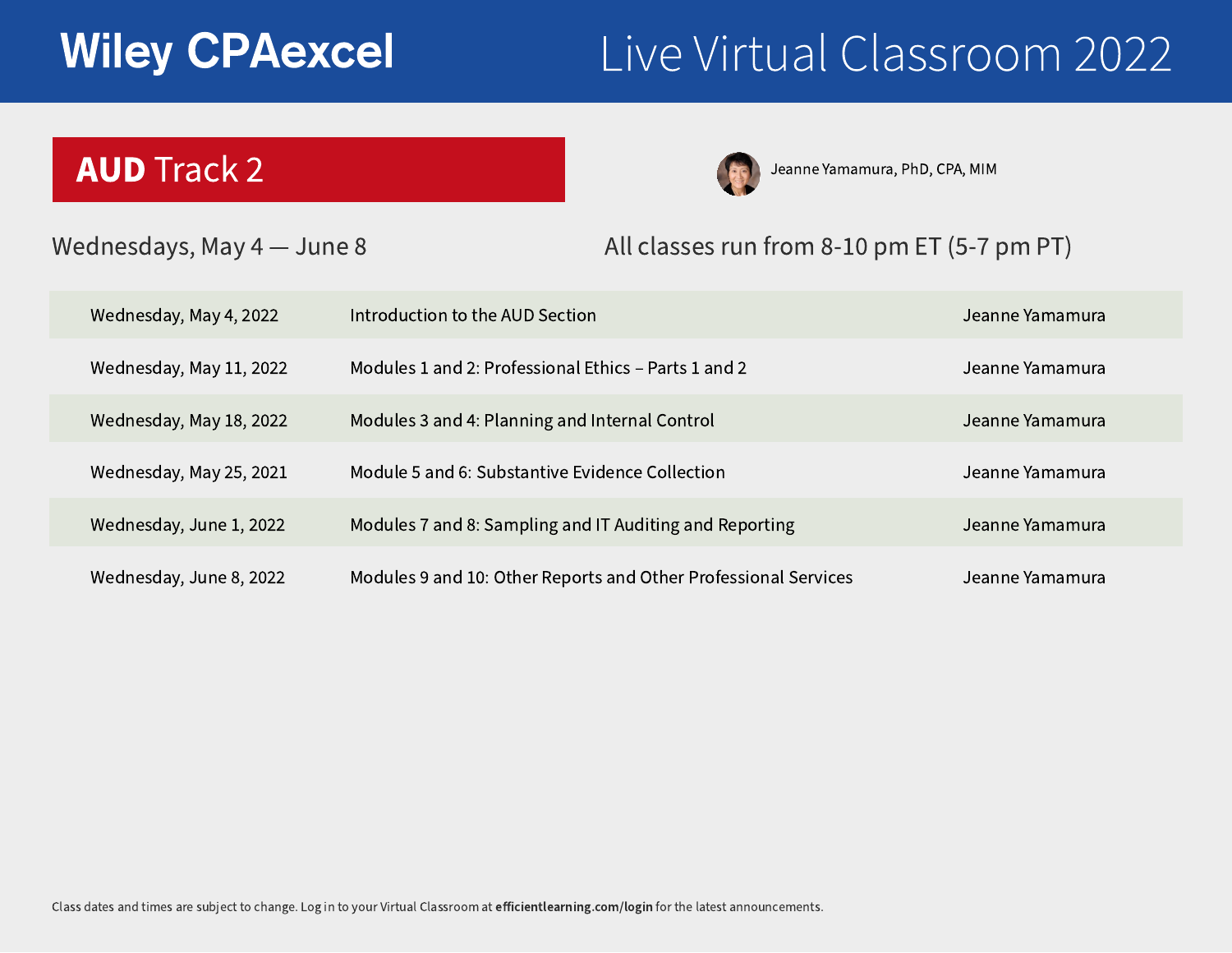## AUD Track 3

Jeanne Yamamura, PhD, CPA, MIM

|                          | Jeann |
|--------------------------|-------|
| ts 1 and 2               | Jeann |
| ontrol                   | Jeann |
| lection                  | Jeann |
| g and Reporting          | Jeann |
| er Professional Services | Jeann |

Introduction to the AUD Section

Modules 1 and 2: Professional Ethics - Part

Modules 3 and 4: Planning and Internal Control

Module 5 and 6: Substantive Evidence Coll

Modules 7 and 8: Sampling and IT Auditing

- ne Yamamura
- ne Yamamura
- ne Yamamura
- ne Yamamura
- ne Yamamura
- Jeanne Yamamura

Modules 9 and 10: Other Reports and Other Professional Services



Wednesday, August 24, 2022

Wednesday, August 31, 2022

Wednesday, September 7, 2022

Wednesday, September 14, 2022

Wednesday, September 21, 2022

Wednesday, September 28, 2022



# Wiley CPAexcel Live Virtual Classroom 2022

### Wednesdays, August 24 – September 28 All classes run from 8-10 pm ET (5-7 pm PT)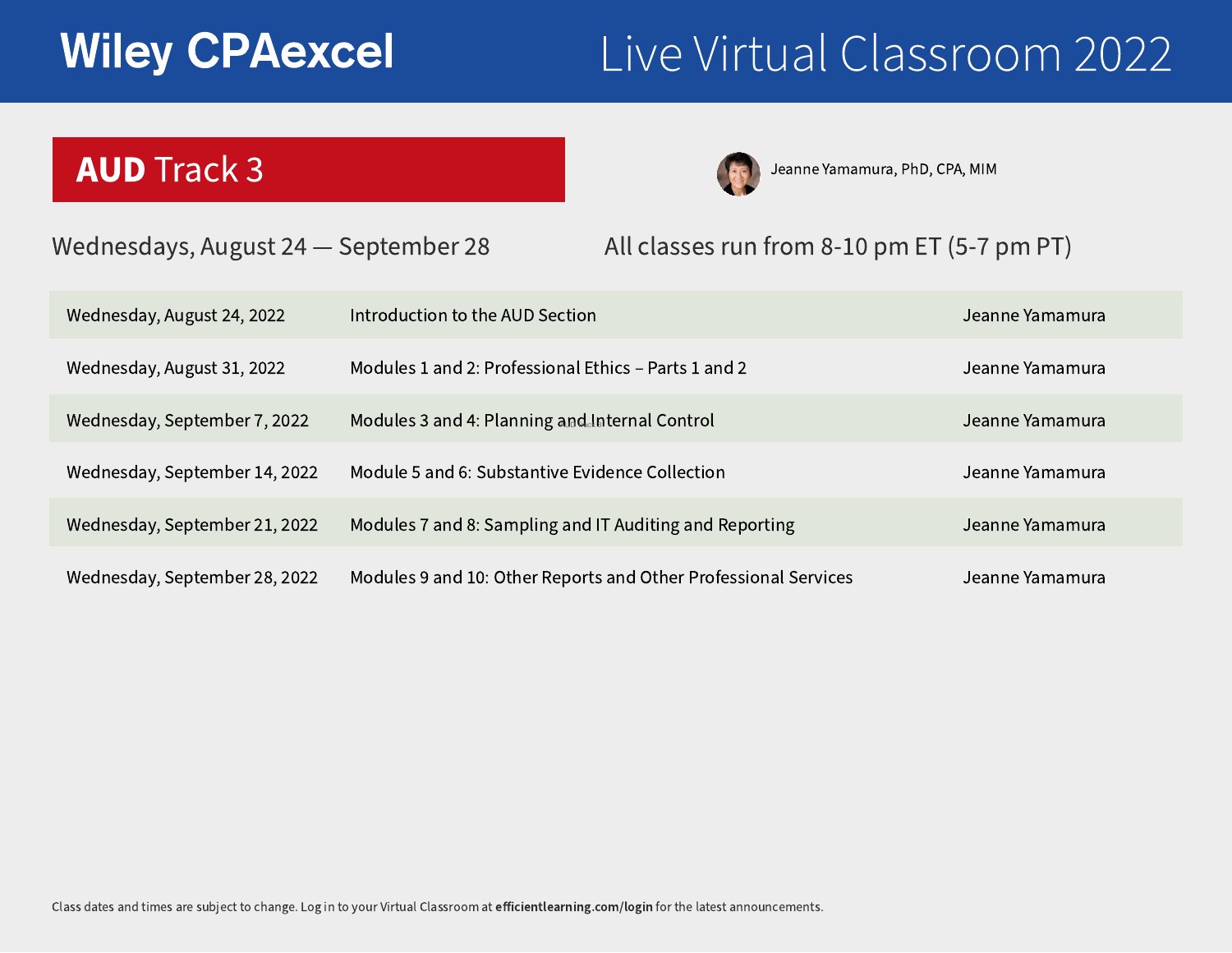Jeanne Yamamura, PhD, CPA, MIM

|                          | Jeann |
|--------------------------|-------|
| ts 1 and 2               | Jeann |
| ontrol                   | Jeann |
| lection                  | Jeann |
| g and Reporting          | Jeann |
| er Professional Services | Jeann |

### Introduction to the AUD Section

Modules 1 and 2: Professional Ethics - Part

Modules 3 and 4: Planning and Internal Co

Module 5 and 6: Substantive Evidence Coll

Modules 7 and 8: Sampling and IT Auditing

- ne Yamamura
- ne Yamamura
- ne Yamamura
- ne Yamamura
- ne Yamamura
- Jeanne Yamamura

Modules 9 and 10: Other Reports and Other Professional Services

# Wiley CPAexcel Live Virtual Classroom 2022



### November 2 — December 14 All classes run from 8-10 pm ET (5-7 pm PT)

Wednesday, November 2, 2022

Wednesday, November 9, 2022

Wednesday, November 16, 2022

Wednesday, November 30, 2022

Wednesday, December 7, 2022

Wednesday, December 14, 2022

## AUD Track 4



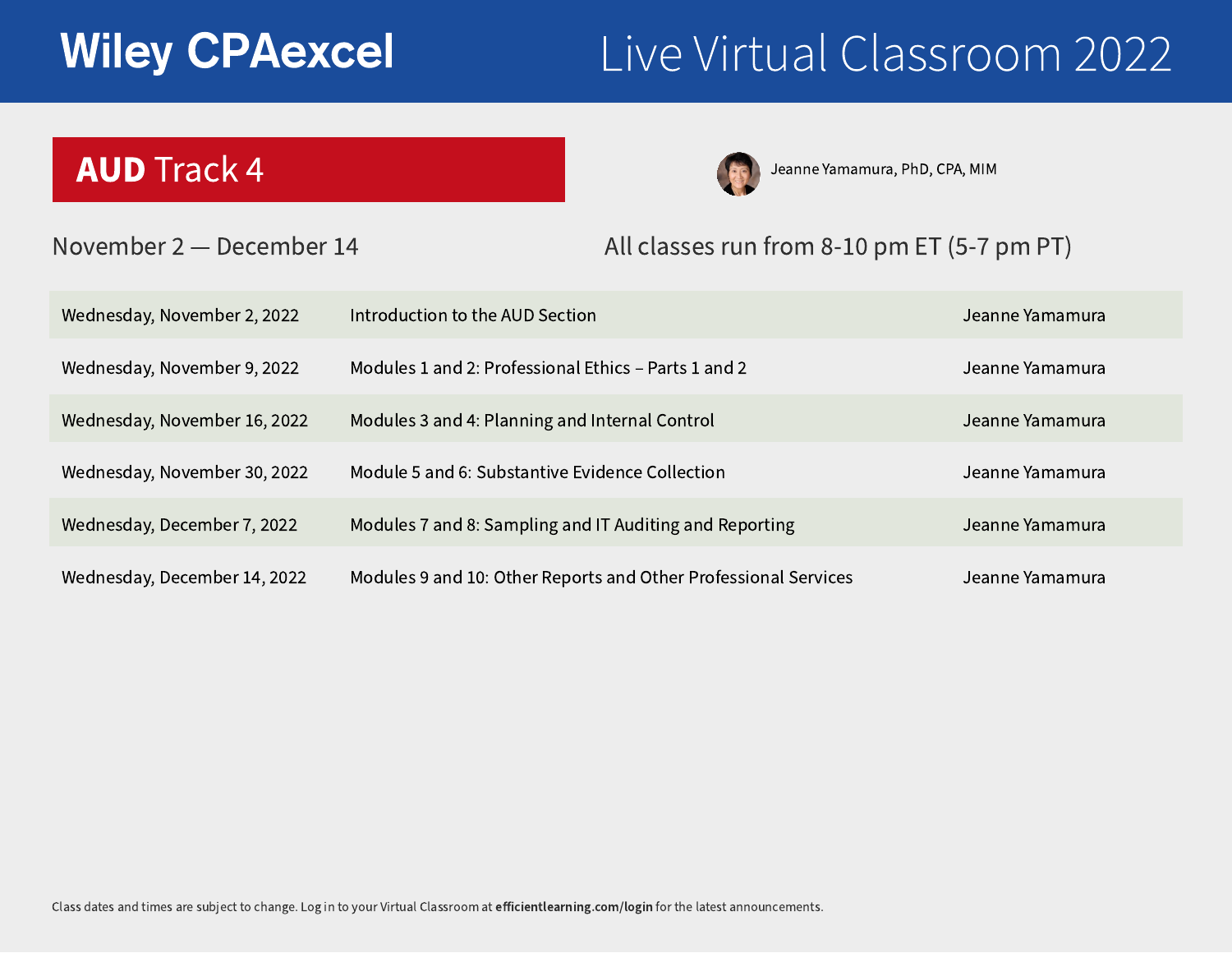## BEC Track 1

Janet Gillespie, CPA

ie and Dan Gibbons

### ie and Dan Gibbons

### ie and Dan Gibbons

Daniel Gibbons, MS, MAS, CPA



Modules 9-10 Review



| dule 1      | <b>Janet Gillespie</b> |
|-------------|------------------------|
| duction     | <b>Janet Gillespie</b> |
| troduction  | Dan Gibbons            |
| troduction  | Janet Gillespie        |
| ntroduction | <b>Janet Gillespie</b> |
|             |                        |



Janet Gillespie

Monday, February 21, 2022

Monday, February 28, 2022

Monday, March 7, 2022

Monday, March 14, 2022

Monday, March 21, 2022

Monday, March 28, 2022



# Wiley CPAexcel Live Virtual Classroom 2022

### Mondays, February 21 – March 28 All classes run from 8-10 pm ET (5-7 pm PT)

Introduction to the BEC Section and Module

Module 1 Review and Modules 2-4 Introd

Modules 2-4 Review and Modules 5-6 Int

Modules 5-6 Review and Modules 7-8 Int

Modules 7-8 Review and Modules 9-10 In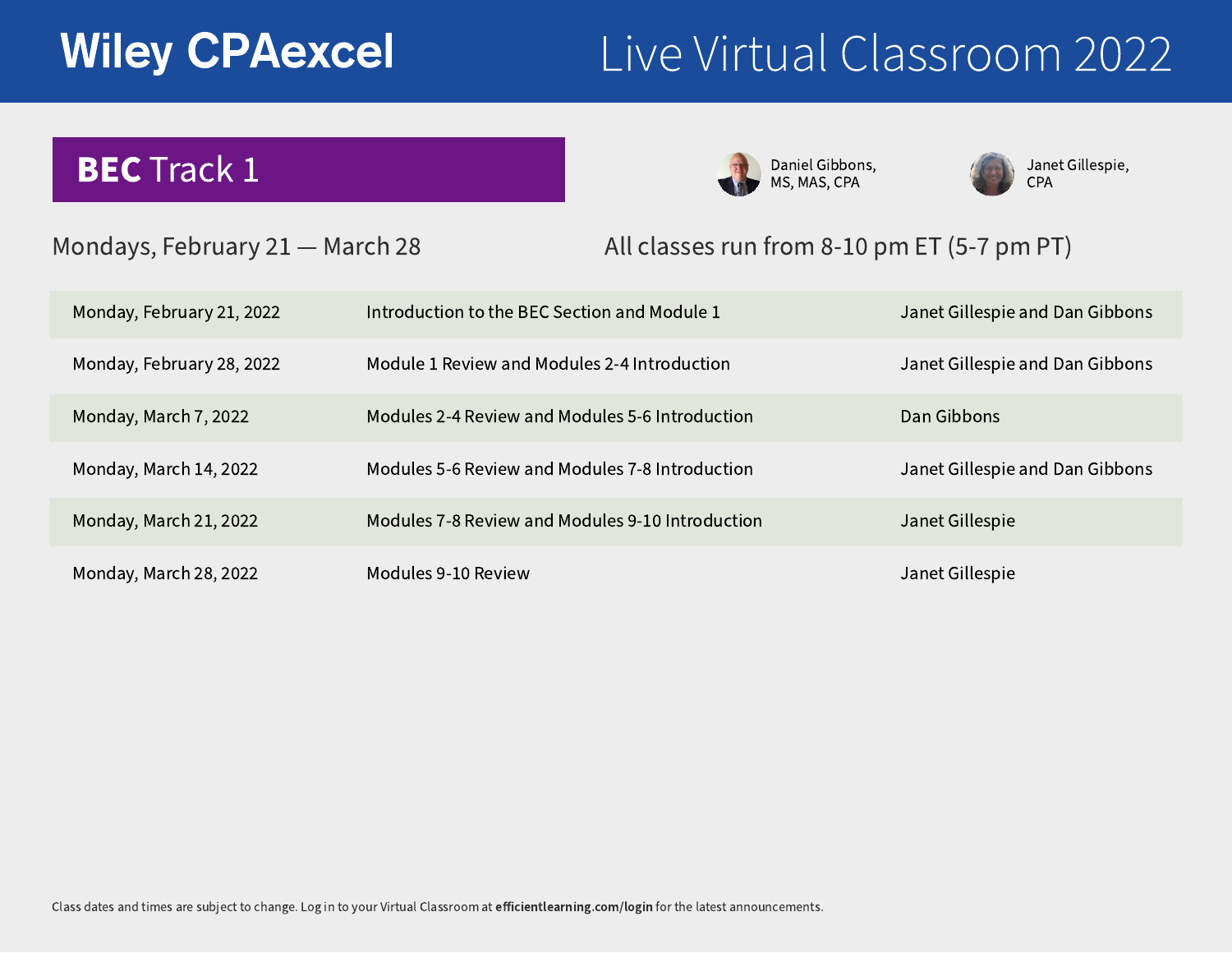## **BEC Track 2** MS, MAS, CPA

Modules 9-10 Review





| dule 1      | <b>Janet Gillespie</b> |
|-------------|------------------------|
| duction     | <b>Janet Gillespie</b> |
| troduction  | Dan Gibbons            |
| troduction  | Janet Gillespie        |
| ntroduction | <b>Janet Gillespie</b> |
|             |                        |



Janet Gillespie

Monday, May 2, 2022

Monday, May 9, 2022

Monday, May 16, 2022

Monday, May 23, 2022

Wednesday, June 1, 2022

Monday, June 6, 2022

Janet Gillespie, CPA

ie and Dan Gibbons

### ie and Dan Gibbons

### ie and Dan Gibbons



# Wiley CPAexcel Live Virtual Classroom 2022

### May 2 – June 26 **All classes run from 8-10 pm ET (5-7 pm PT)**

Introduction to the BEC Section and Module

Module 1 Review and Modules 2-4 Introd

Modules 2-4 Review and Modules 5-6 Int

Modules 5-6 Review and Modules 7-8 Int

Modules 7-8 Review and Modules 9-10 In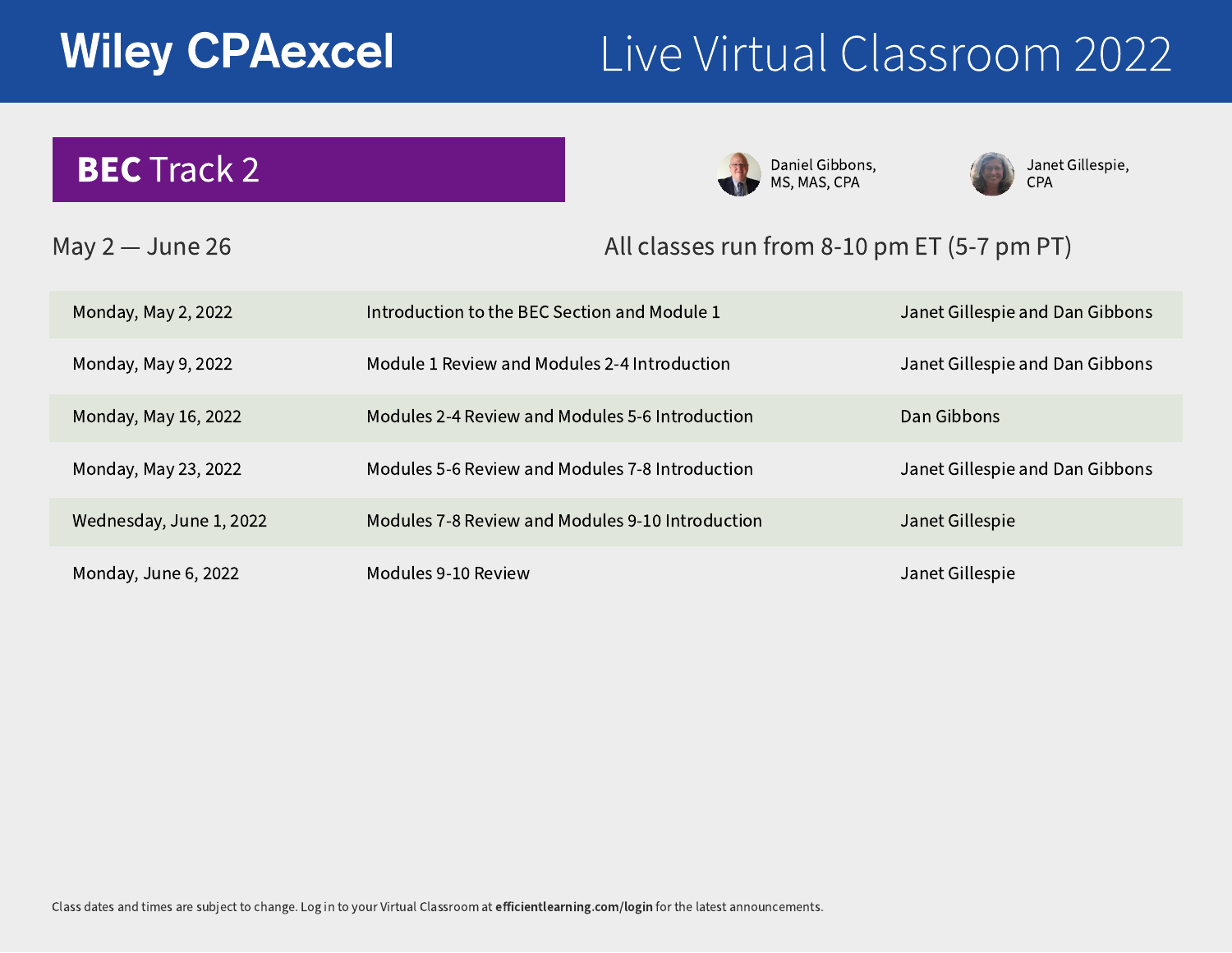Introduction to the BEC Section and Module Module 1 Review and Modules 2-4 Introd Modules 2-4 Review and Modules 5-6 Int Modules 5-6 Review and Modules 7-8 Int Modules 7-8 Review and Modules 9-10 In Modules 9-10 Review





| dule 1      | <b>Janet Gillespie</b> |
|-------------|------------------------|
| duction     | <b>Janet Gillespie</b> |
| troduction  | Dan Gibbons            |
| troduction  | Janet Gillespie        |
| ntroduction | <b>Janet Gillespie</b> |
|             |                        |

Janet Gillespie



### August 22 — September 26 All classes run from 8-10 pm ET (5-7 pm PT)

Monday, August 22, 2022

Monday, August 29, 2022

Wednesday, September 7, 2022

Monday, September 12, 2022

Monday, September 19, 2022

Monday, September 26, 2022

Janet Gillespie, CPA

ie and Dan Gibbons

### ie and Dan Gibbons

### ie and Dan Gibbons



# Wiley CPAexcel Live Virtual Classroom 2022

# **BEC Track 3** MS, MAS, CPA MS, MAS, CPA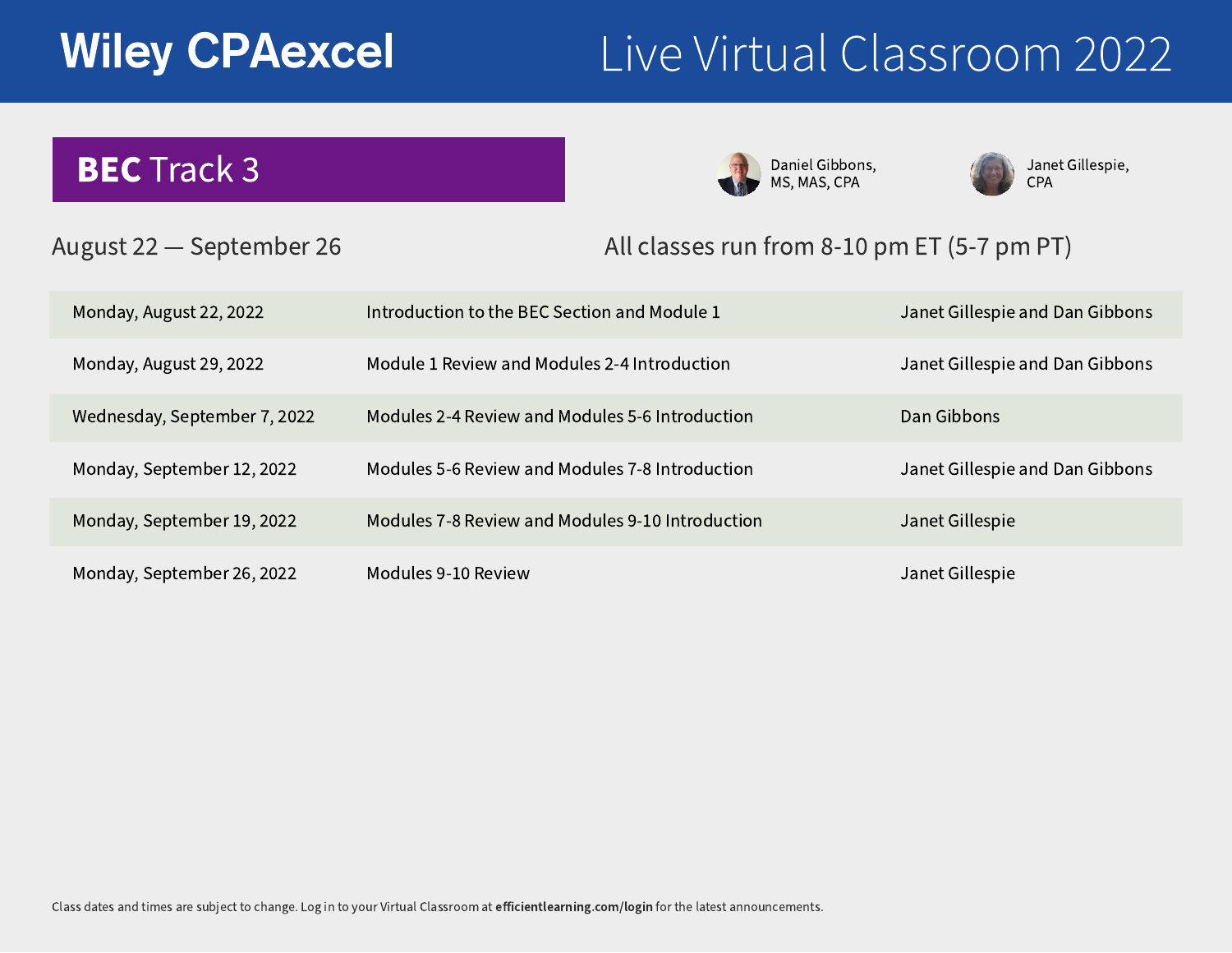Modules 9-10 Review





| dule 1      | <b>Janet Gillespie</b> |
|-------------|------------------------|
| duction     | <b>Janet Gillespie</b> |
| troduction  | Dan Gibbons            |
| troduction  | Janet Gillespie        |
| ntroduction | <b>Janet Gillespie</b> |
|             |                        |



Janet Gillespie

Monday, November 7, 2022

Monday, November 14, 2022

Monday, November 21, 2022

Monday, November 28, 2022

Monday, December 5, 2022

Monday, December 12, 2022

Janet Gillespie, CPA

ie and Dan Gibbons

### ie and Dan Gibbons

### ie and Dan Gibbons



### Mondays, November 7 - December 12 All classes run from 8-10 pm ET (5-7 pm PT)

Introduction to the BEC Section and Module

Module 1 Review and Modules 2-4 Introd

Modules 2-4 Review and Modules 5-6 Int

Modules 5-6 Review and Modules 7-8 Int

Modules 7-8 Review and Modules 9-10 In

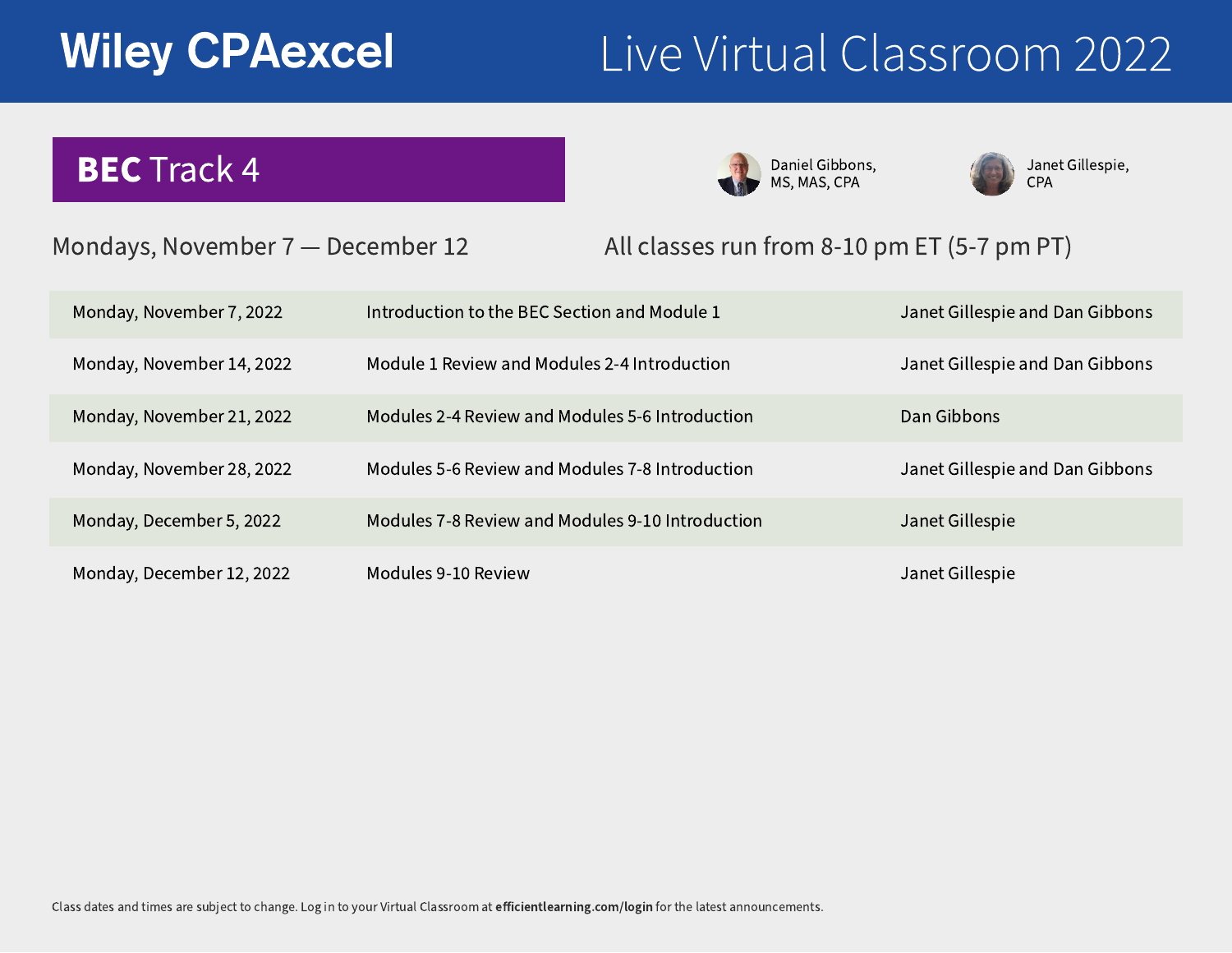Module 10 Review

# Wiley CPAexcel Live Virtual Classroom 2022



| odule 1    | Meghann Cefaratti                   |
|------------|-------------------------------------|
| D Module 2 | Meghann Cefaratti                   |
| Module 3   | Meghann Cefaratti                   |
| Module 4   | Meghann Cefaratti                   |
| Module 5   | Meghann Cefaratti                   |
| Module 6   | Meghann Cefaratti                   |
| Module 7   | Meghann Cefaratti                   |
| Module 8   | Meghann Cefaratti                   |
| Module 9   | Meghann Cefaratti                   |
| Module 10  | Meghann Cefaratti & Janet Gillespie |
|            | Janet Gillespie                     |



### January 18 — March 29 All classes run from 8-10 pm ET (5-7 pm PT)

Introduction to the FAR Exam and Mo Module 1 Review and Introduction to Module 2 Review and Introduction to Module 3 Review and Introduction to Module 4 Review and Introduction to Module 5 Review and Introduction to Module 6 Review and Introduction to Module 7 Review and Introduction to Module 8 Review and Introduction to Module 9 Review and Introduction to

Meghann Cefaratti, PhD



Janet Gillespie, CPA

Tuesday, January 18, 2022

Tuesday, January 25, 2022

Tuesday, February 1, 2022

Tuesday, February 8, 2022

Tuesday, February 15, 2022

Tuesday, February 22, 2022

Tuesday, March 1, 2022

Tuesday, March 8, 2022

Tuesday, March 15, 2022

Tuesday, March 22, 2022

Tuesday, March 29, 2022



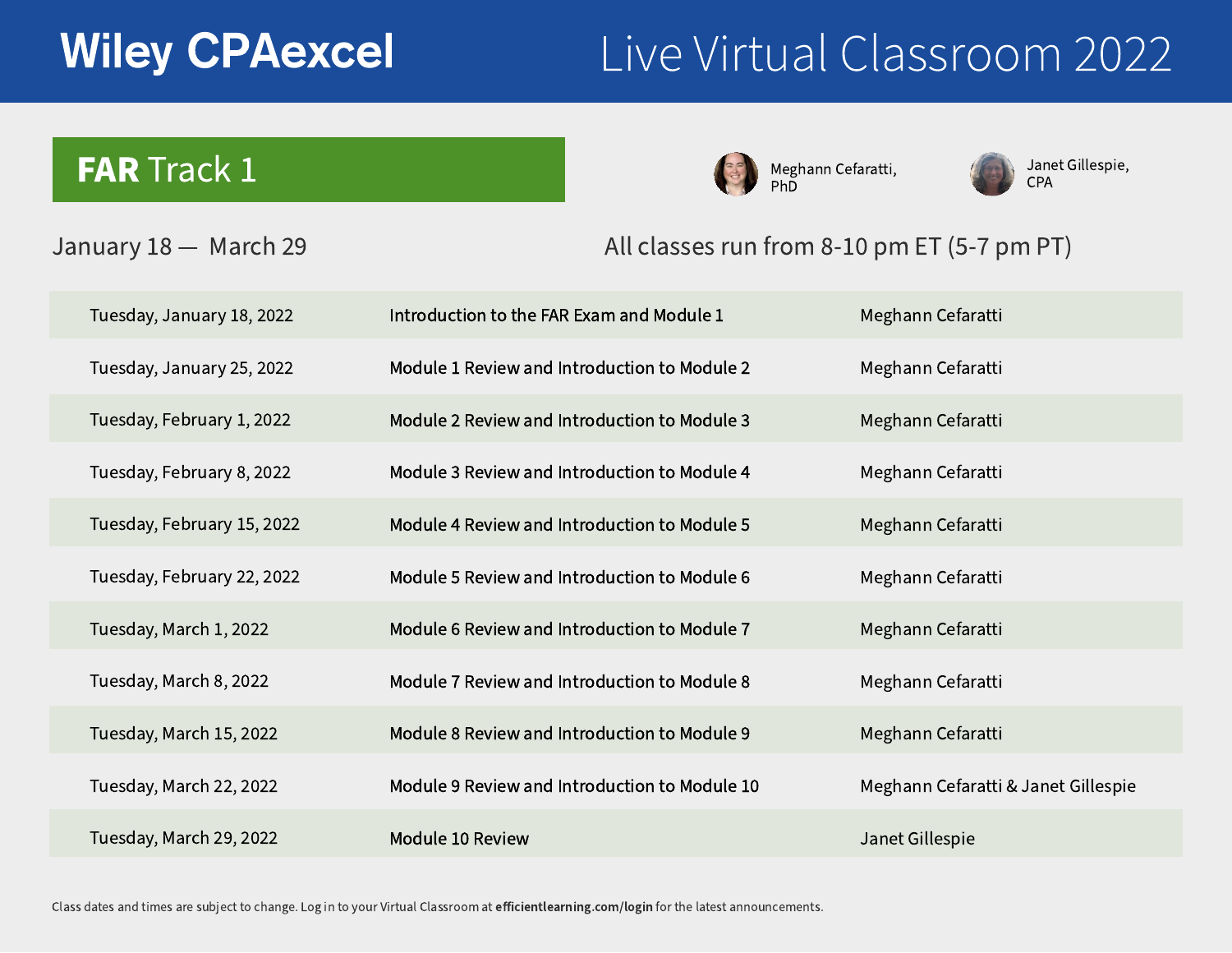Introduction to the FAR Exam and Mo Module 1 Review and Introduction to Module 2 Review and Introduction to Module 3 Review and Introduction to Module 4 Review and Introduction to Module 5 Review and Introduction to Module 6 Review and Introduction to Module 7 Review and Introduction to Module 8 Review and Introduction to Module 9 Review and Introduction to Module 10 Review



| odule 1    | Meghann Cefaratti                   |
|------------|-------------------------------------|
| D Module 2 | Meghann Cefaratti                   |
| Module 3   | Meghann Cefaratti                   |
| Module 4   | Meghann Cefaratti                   |
| Module 5   | Meghann Cefaratti                   |
| Module 6   | Meghann Cefaratti                   |
| Module 7   | Meghann Cefaratti                   |
| Module 8   | Meghann Cefaratti                   |
| Module 9   | Meghann Cefaratti                   |
| Module 10  | Meghann Cefaratti & Janet Gillespie |
|            | Janet Gillespie                     |



### Tuesdays, April 5 — June 28 All classes run from 8-10 pm ET (5-7 pm PT)

Meghann Cefaratti, PhD



Janet Gillespie, CPA

Tuesday, April 5, 2022

Tuesday, April 12, 2022

Tuesday, April 19, 2022

Tuesday, April 26, 2022

Tuesday, May 3, 2022

Tuesday, May 10, 2022

Tuesday, May 17, 2022

Tuesday, May 24, 2022

Tuesday, May 31, 2022

Tuesday, June 7, 2022

Tuesday, June 28, 2022

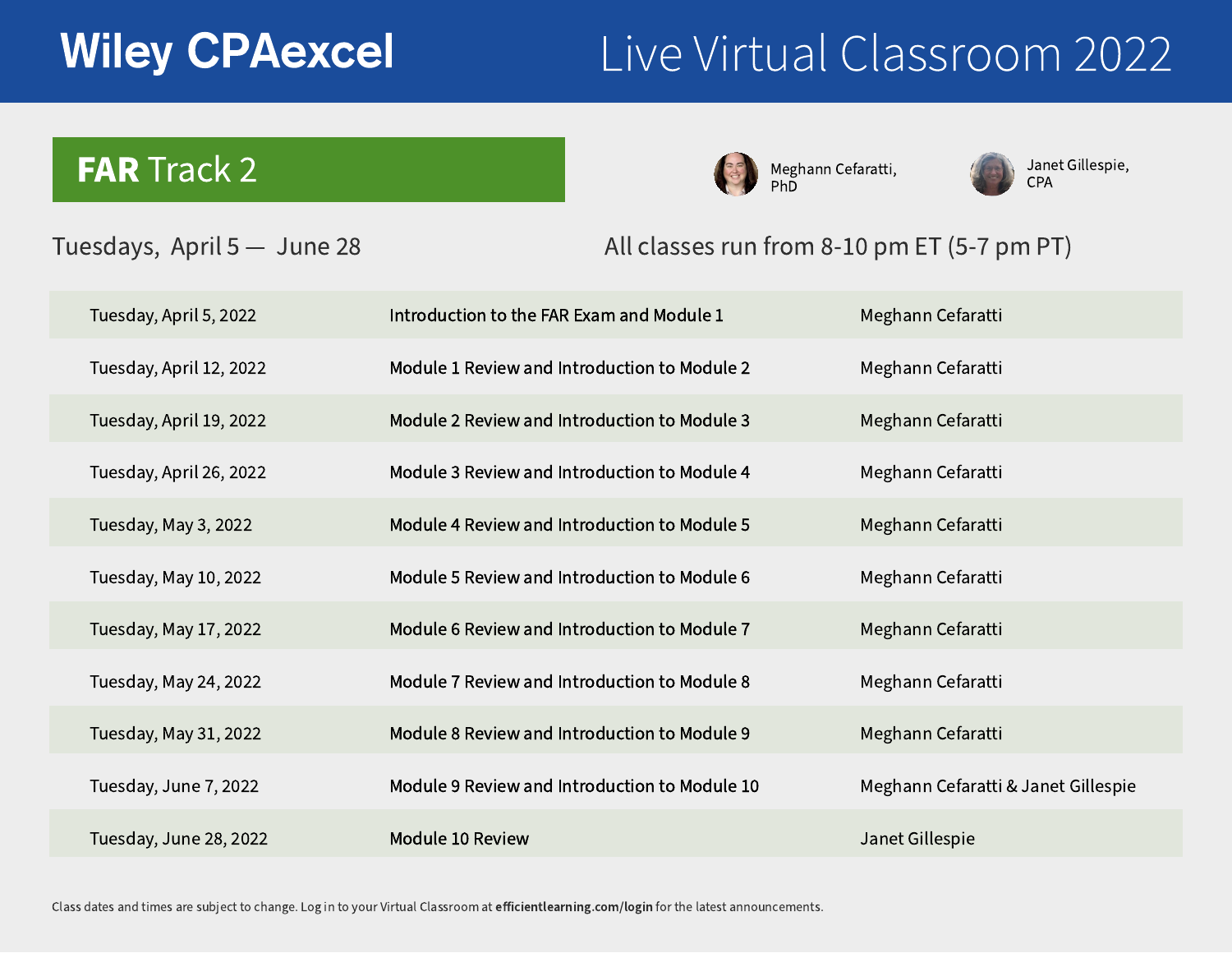Introduction to the FAR Exam and Mo Module 1 Review and Introduction to Module 2 Review and Introduction to Module 3 Review and Introduction to Module 4 Review and Introduction to Module 5 Review and Introduction to Module 6 Review and Introduction to Module 7 Review and Introduction to Module 8 Review and Introduction to Module 9 Review and Introduction to Module 10 Review



| odule 1    | Meghann Cefaratti                   |
|------------|-------------------------------------|
| D Module 2 | Meghann Cefaratti                   |
| Module 3   | Meghann Cefaratti                   |
| Module 4   | Meghann Cefaratti                   |
| Module 5   | Meghann Cefaratti                   |
| Module 6   | Meghann Cefaratti                   |
| Module 7   | Meghann Cefaratti                   |
| Module 8   | Meghann Cefaratti                   |
| Module 9   | Meghann Cefaratti                   |
| Module 10  | Meghann Cefaratti & Janet Gillespie |
|            | Janet Gillespie                     |



### Tuesdays, July 19 — September 27 All classes run from 8-10 pm ET (5-7 pm PT)

Meghann Cefaratti, PhD



Janet Gillespie, CPA

Tuesday, July 19, 2022

Tuesday, July 26, 2022

Tuesday, August 2, 2022

Tuesday, August 9, 2022

Tuesday, August 16, 2022

Tuesday, August 23, 2022

Tuesday, August 30, 2022

Tuesday, September 6, 2022

Tuesday, Septembr 13, 2022

Tuesday, September 20, 2022

Tuesday, September 27, 2022

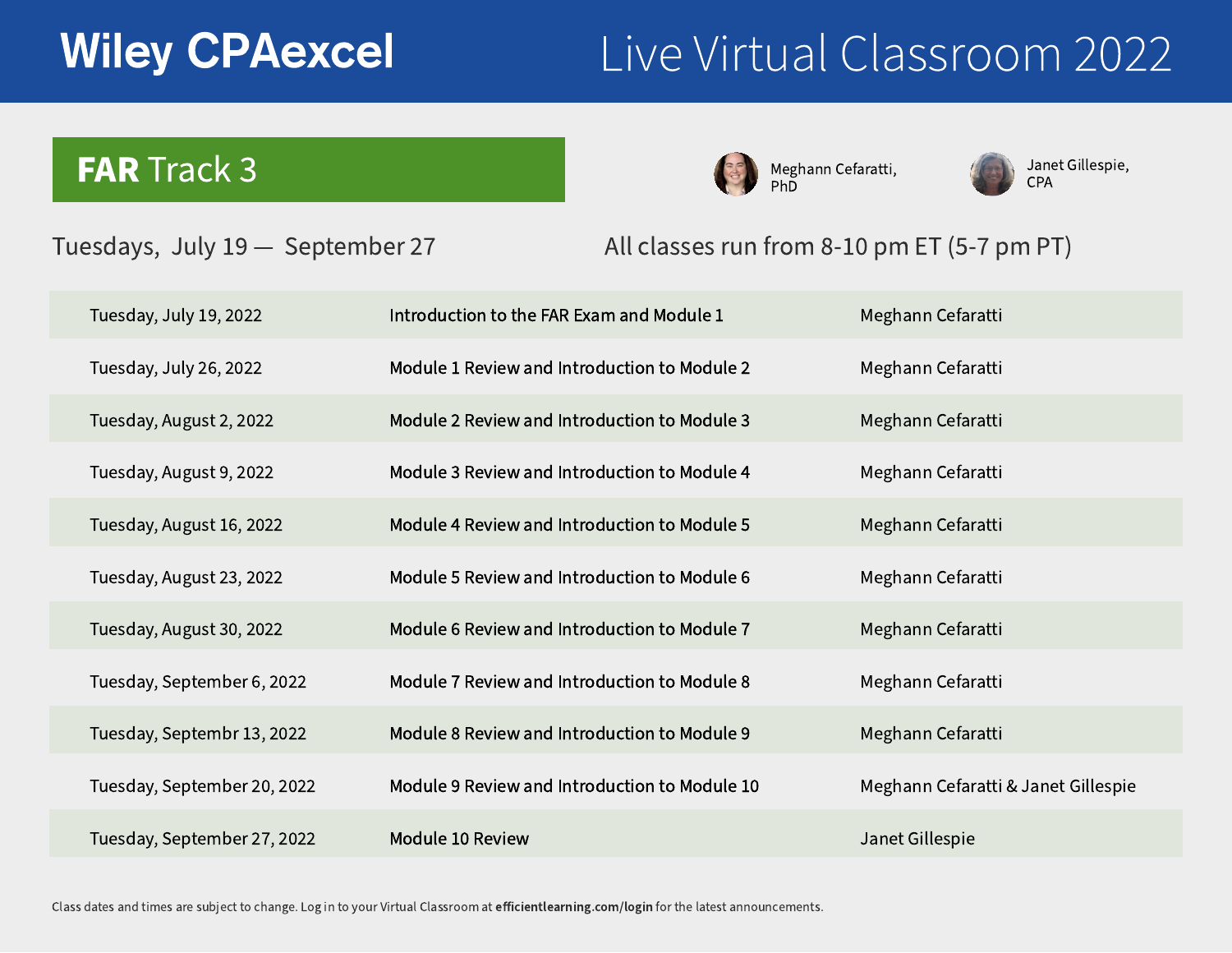Introduction to the FAR Exam and Mo Module 1 Review and Introduction to Module 2 Review and Introduction to Module 3 Review and Introduction to Module 4 Review and Introduction to Module 5 Review and Introduction to Module 6 Review and Introduction to Module 7 Review and Introduction to Module 8 Review and Introduction to Module 9 Review and Introduction to Module 10 Review



| odule 1    | Meghann Cefaratti                   |
|------------|-------------------------------------|
| D Module 2 | Meghann Cefaratti                   |
| Module 3   | Meghann Cefaratti                   |
| Module 4   | Meghann Cefaratti                   |
| Module 5   | Meghann Cefaratti                   |
| Module 6   | Meghann Cefaratti                   |
| D Module 7 | Meghann Cefaratti                   |
| Module 8   | Meghann Cefaratti                   |
| Module 9   | Meghann Cefaratti                   |
| Module 10  | Meghann Cefaratti & Janet Gillespie |
|            | Janet Gillespie                     |



### Tuesdays, October 11 — December 20 All classes run from 8-10 pm ET (5-7 pm PT)

Meghann Cefaratti, PhD



Janet Gillespie, CPA

Tuesday, October 11, 2022

Tuesday, October 18, 2022

Tuesday, October 25, 2022

Tuesday, November 1, 2022

Tuesday, November 8, 2022

Tuesday, November 15, 2022

Tuesday, November 22, 2022

Tuesday, November 29, 2022

Tuesday, December 6, 2022

Tuesday, December 13, 2022

Tuesday, December 20, 2022

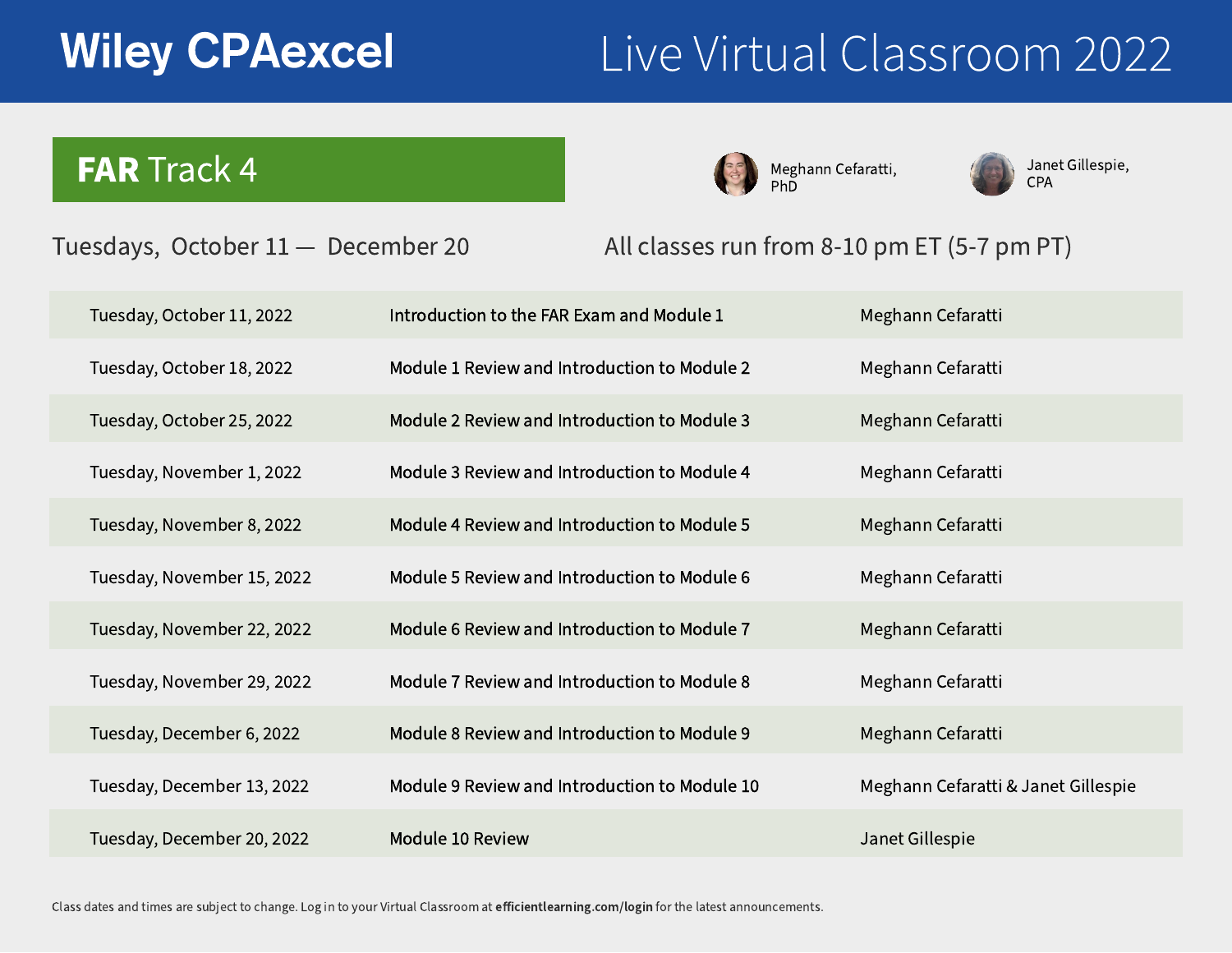| Introduction to the Regulation Exam and Module 1 | Suza |
|--------------------------------------------------|------|
| Module 2                                         | Mari |
| Module 3                                         | Mari |
| Module 4                                         | Mari |
| Module 5 & 6                                     | Suza |
| Module 7                                         | Suza |
| Module 8                                         | Suza |
| Module 9                                         | Suza |
| Module 10                                        | Suza |
| Conclusion                                       | Suza |



### Thursdays, January 27 — March 31

Marianne Jennings, JD

- anne Youngberg
- ianne Jennings
- ianne Jennings
- ianne Jennings
- anne Youngberg
- anne Youngberg
- anne Youngberg
- anne Youngberg
- anne Youngberg
- anne Youngberg

Suzanne Youngberg, MST, CPA



### All classes run from 8-10 pm ET (5-7 pm PT)

Thursday, January 27, 2022

Thursday, February 3, 2022

Thursday, February 10, 2022

Thursday, February 17, 2022

Thursday, February 24, 2022

Thursday, March 3, 2022

Thursday, March 10, 2022

Thursday, March 17, 2022

Thursday, March 24, 2022

Thursday, March 31, 2022

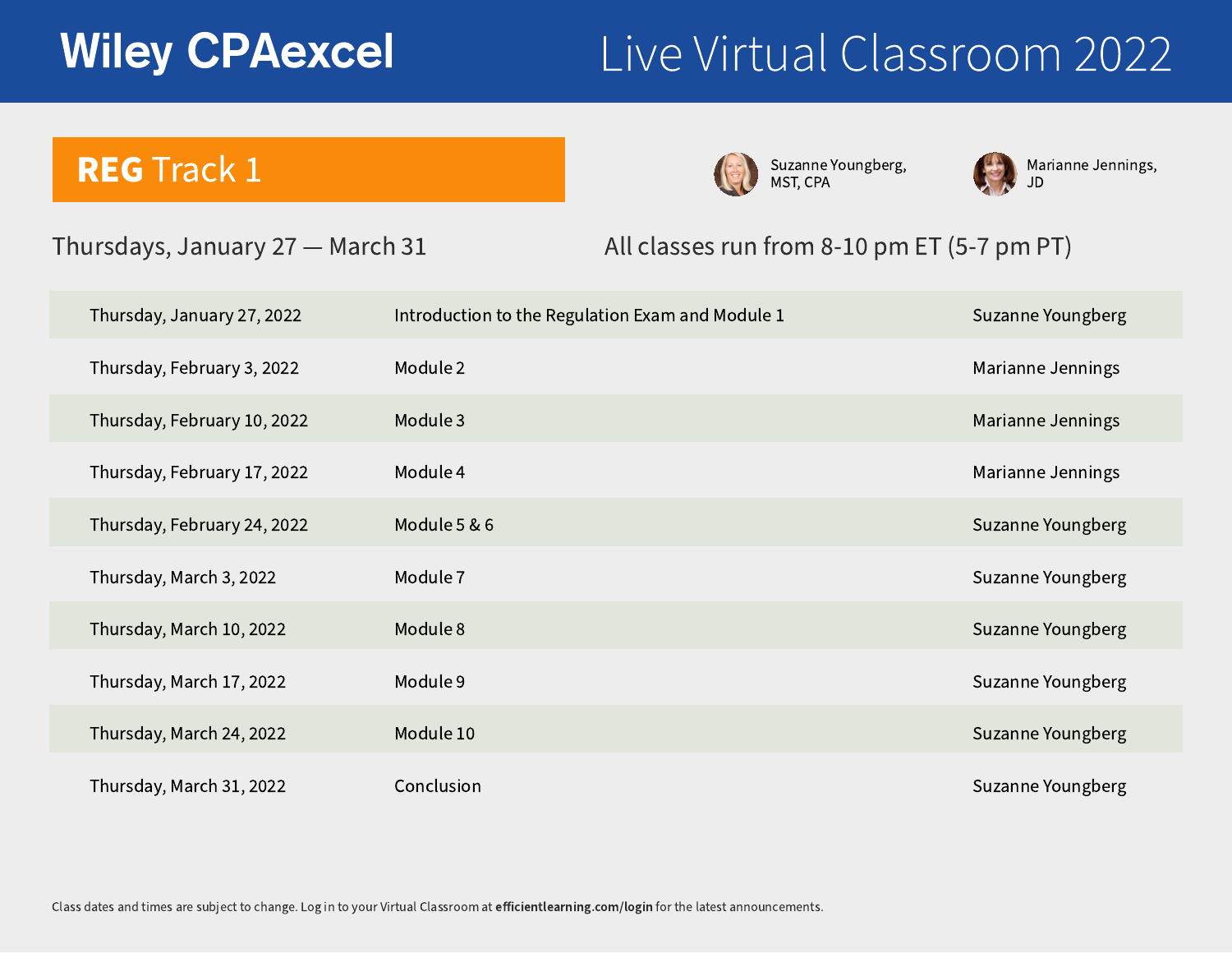| Introduction to the Regulation Exam and Module 1 | Suza |
|--------------------------------------------------|------|
| Module 2                                         | Mari |
| Module 3                                         | Mari |
| Module 4                                         | Mari |
| Module 5 & 6                                     | Suza |
| Module 7                                         | Suza |
| Module 8                                         | Suza |
| Module 9                                         | Suza |
| Module 10                                        | Suza |
| Conclusion                                       | Suza |

# Wiley CPAexcel Live Virtual Classroom 2022



### Thursdays, April 7— June 9

Marianne Jennings, JD

- anne Youngberg
- ianne Jennings
- ianne Jennings
- ianne Jennings
- anne Youngberg
- anne Youngberg
- anne Youngberg
- anne Youngberg
- anne Youngberg
- anne Youngberg

Suzanne Youngberg, MST, CPA



### All classes run from 8-10 pm ET (5-7 pm PT)

Thursday, April 7, 2022

Thursday, April 14, 2022

Thursday April 21, 2022

Thursday, April 28, 2022

Thursday, May 5, 2022

Thursday, May 12, 2022

Thursday, May 19, 2022

Thursday, May 26, 2022

Thursday, June 2, 2022

Thursday, June 9, 2022



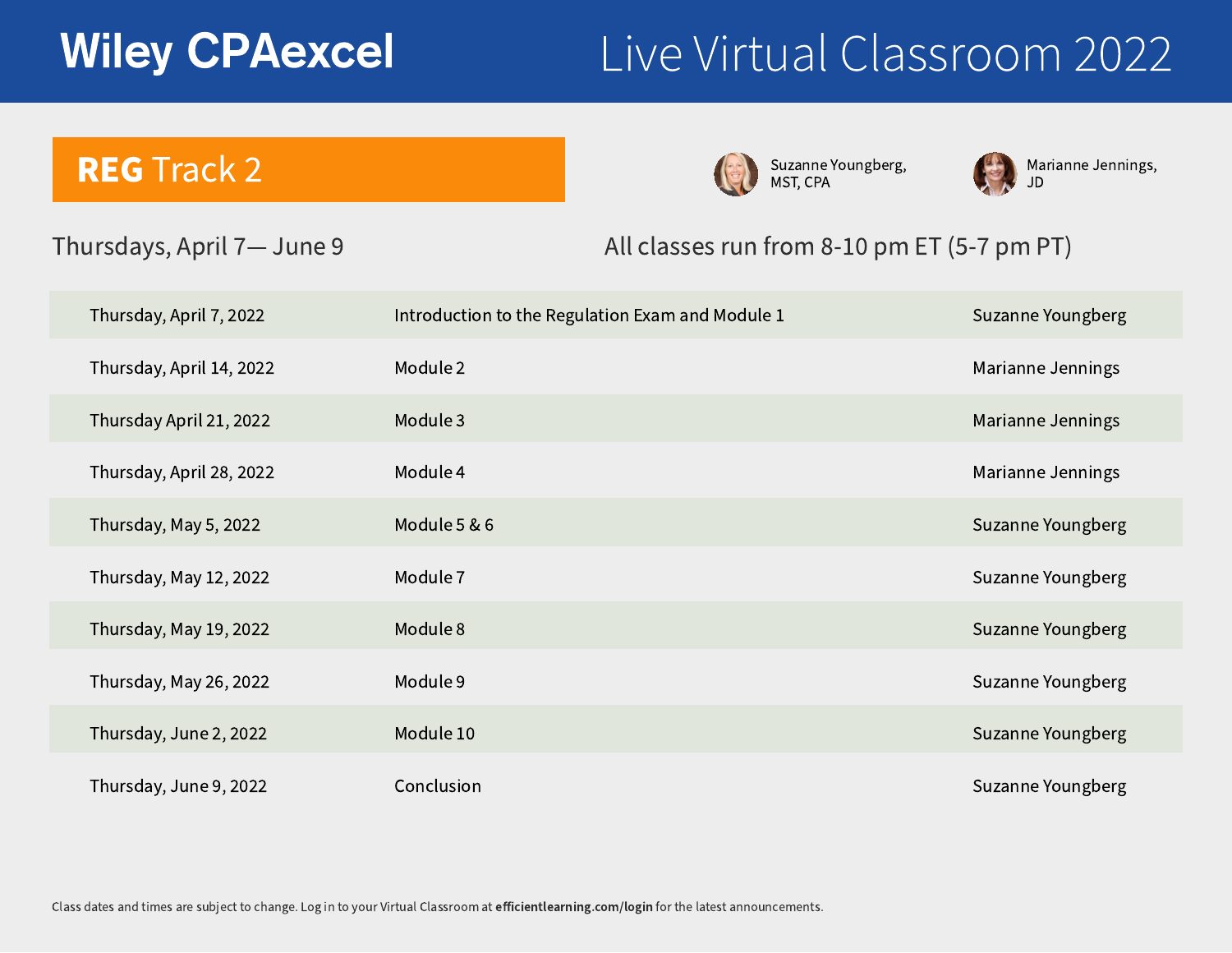| Introduction to the Regulation Exam and Module 1 | Suza |
|--------------------------------------------------|------|
| Module 2                                         | Mari |
| Module 3                                         | Mari |
| Module 4                                         | Mari |
| Module 5 & 6                                     | Suza |
| Module 7                                         | Suza |
| Module 8                                         | Suza |
| Module 9                                         | Suza |
| Module 10                                        | Suza |
| Conclusion                                       | Suza |

# Wiley CPAexcel Live Virtual Classroom 2022



### Thursdays, July 28 — Septemember 29

Marianne Jennings, JD

- anne Youngberg
- ianne Jennings
- ianne Jennings
- ianne Jennings
- anne Youngberg
- anne Youngberg
- anne Youngberg
- anne Youngberg
- anne Youngberg
- anne Youngberg

Suzanne Youngberg, MST, CPA



### All classes run from 8-10 pm ET (5-7 pm PT)

Thursday, July 28, 2022

Thursday, August 4, 2022

Thursday, August 11, 2022

Thursday, August 18, 2022

Thursday, August 25, 2022

Thursday, September 1, 2022

Thursday, September 8, 2022

Thursday, September 15, 2022

Wednesday, September 21, 2022

Thursday, September 29, 2022



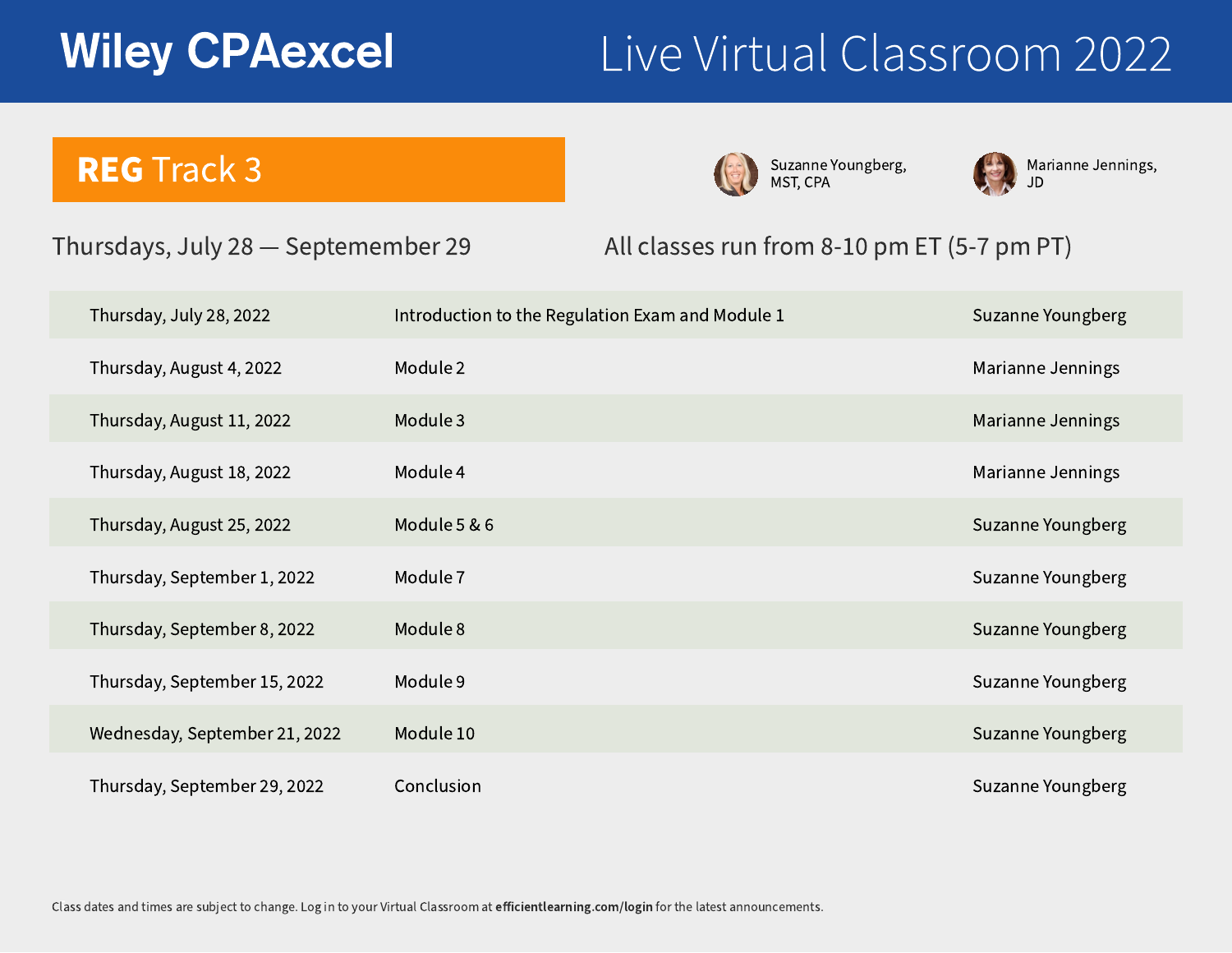| Introduction to the Regulation Exam and Module 1 | Suza |
|--------------------------------------------------|------|
| Module 2                                         | Mari |
| Module 3                                         | Mari |
| Module 4                                         | Mari |
| Module 5 & 6                                     | Suza |
| Module 7                                         | Suza |
| Module 8                                         | Suza |
| Module 9                                         | Suza |
| Module 10                                        | Suza |
| Conclusion                                       | Suza |

# Wiley CPAexcel Live Virtual Classroom 2022



### Thursdays, October 20 — January 5, 2022

Marianne Jennings, JD

- anne Youngberg
- ianne Jennings
- ianne Jennings
- ianne Jennings
- anne Youngberg
- anne Youngberg
- anne Youngberg
- anne Youngberg
- anne Youngberg
- anne Youngberg

Suzanne Youngberg, MST, CPA



### All classes run from 8-10 pm ET (5-7 pm PT)

Thursday, October 20, 2022 Thursday, October 27, 2022 Thursday, November 3, 2022 Thursday, November 10, 2022 Thursday, November 17, 2022 Tuesday, November 22, 2022 Thursday, December 1, 2022 Thursday, December 8, 2022 Thursday, December 15, 2022 Thursday, January 5, 2023



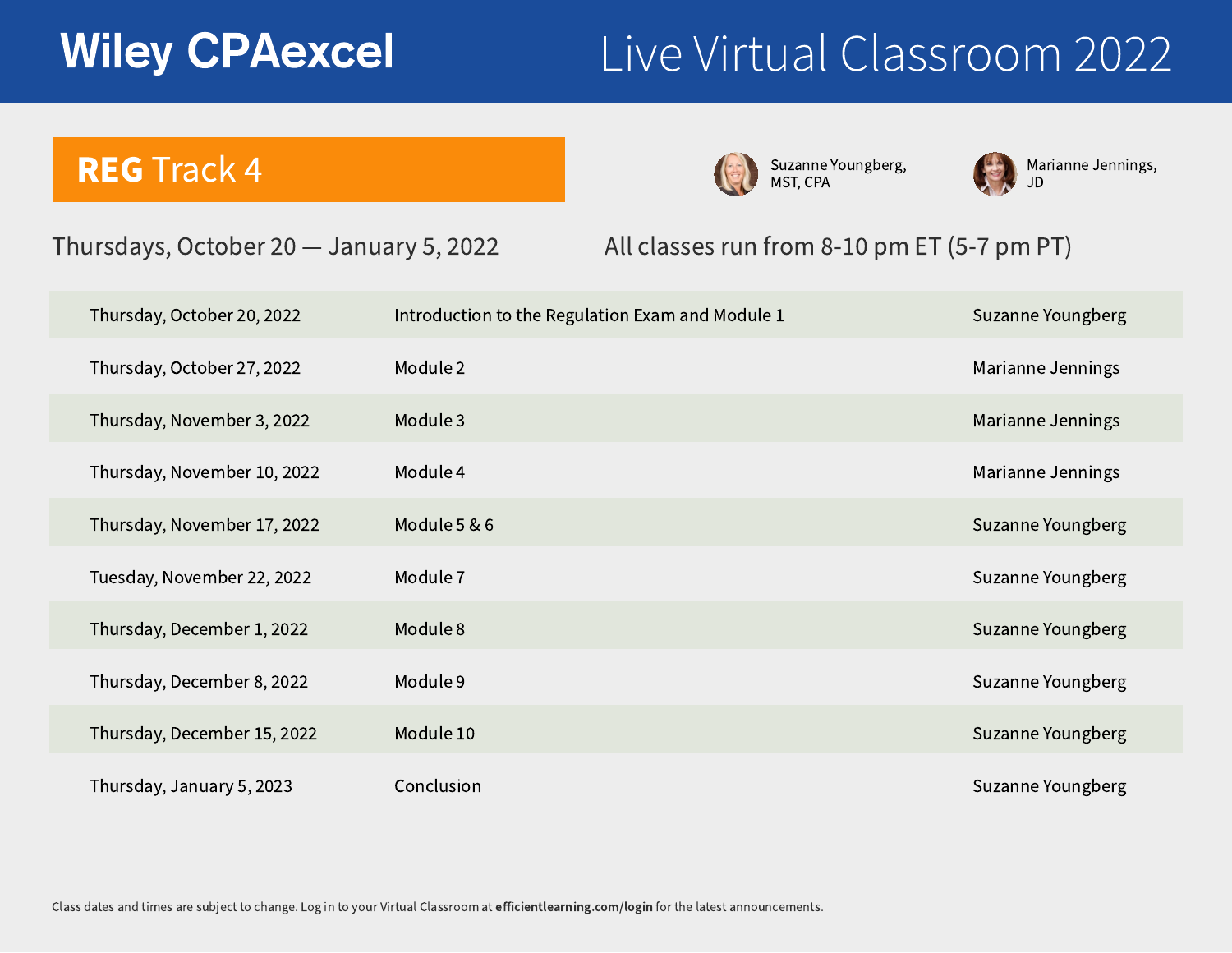## January 2022



Class dates and times are subject to change. Log in to your Virtual Classroom at efficientlearning.com/login for the latest announcements.



| SUNDAY                   | MONDAY                                    | TUESDAY     | WEDNESDAY                | THURSDAY                 | FRIDAY                            | SATURDAY                 |
|--------------------------|-------------------------------------------|-------------|--------------------------|--------------------------|-----------------------------------|--------------------------|
|                          |                                           |             |                          |                          |                                   |                          |
| 26                       | $\frown \frown$<br>$\sim$                 | 28          | 29                       | 30                       | $\bigcap$ $\bigcap$<br>$\sim$ $-$ |                          |
|                          |                                           |             |                          |                          |                                   |                          |
|                          |                                           |             |                          |                          |                                   |                          |
|                          |                                           |             |                          |                          |                                   |                          |
| $\overline{\phantom{a}}$ | $\perp$ $\cup$                            | المستعاملين | $\frac{1}{2}$            | $\perp$ $\cup$           | ا سلس                             | $\overline{\phantom{a}}$ |
|                          |                                           | <b>FAR</b>  |                          |                          |                                   |                          |
|                          | $\sim$ $\sim$ $\sim$ $\sim$ $\sim$ $\sim$ | -- -        | $\sim$<br>$\perp$ $\cup$ | $\overline{\phantom{0}}$ | $\overline{\phantom{a}}$          |                          |
|                          |                                           | FAR         |                          | <b>REG</b>               |                                   |                          |
| $\bigcap$                |                                           | $\sim$ $-$  |                          | $\frown$                 |                                   |                          |
|                          |                                           |             |                          | <b>REG</b>               |                                   |                          |
|                          |                                           |             |                          |                          |                                   |                          |

|    | THURSDAY             | FRIDAY |
|----|----------------------|--------|
|    |                      |        |
|    | 30                   |        |
|    |                      |        |
| 5  |                      |        |
|    |                      |        |
| -  | 1 <sup>2</sup><br>__ |        |
|    |                      |        |
|    | 20                   | d      |
|    | <b>REG</b>           |        |
| 26 |                      |        |
|    | <b>REG</b>           |        |
|    |                      |        |

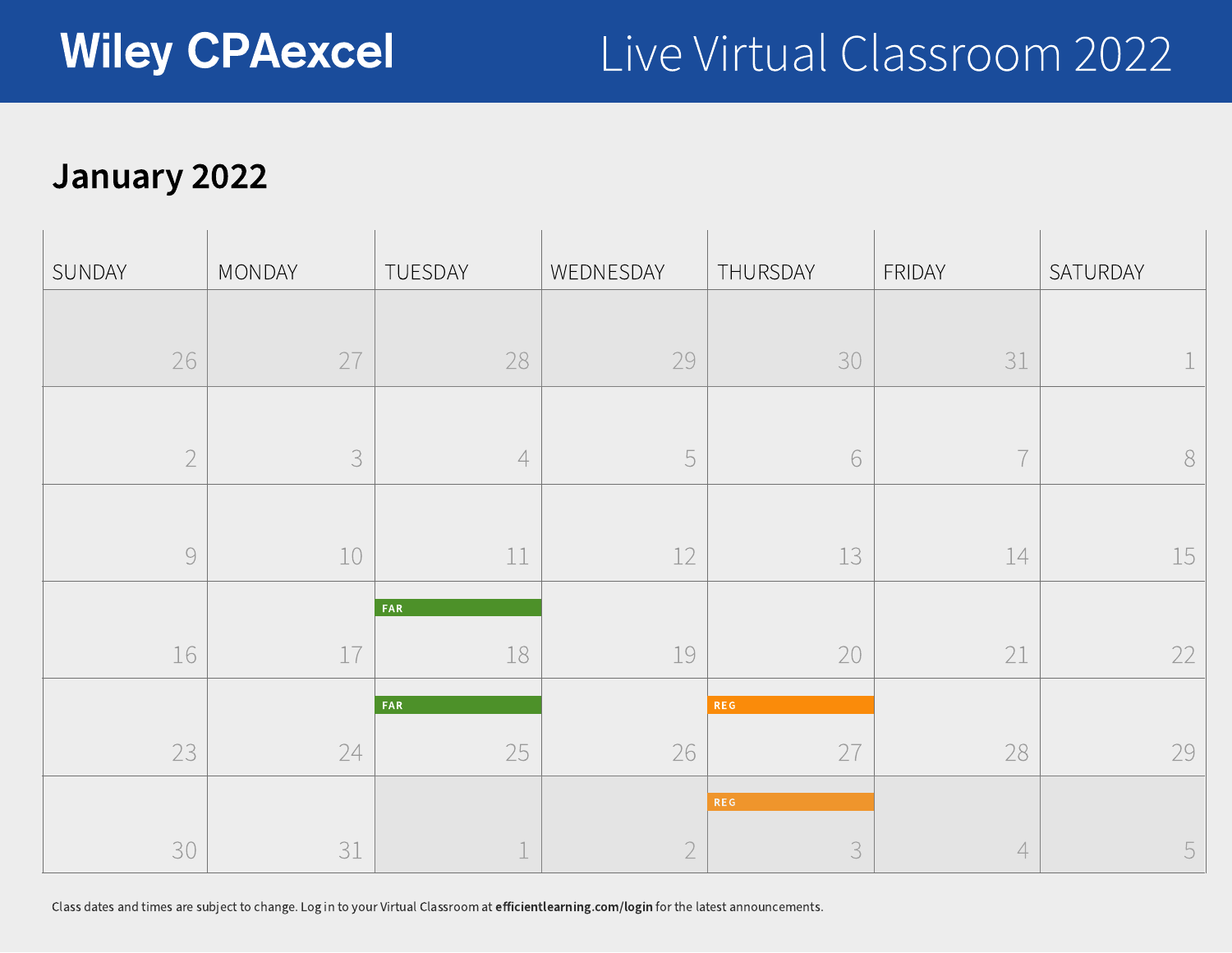## February 2022



Class dates and times are subject to change. Log in to your Virtual Classroom at efficientlearning.com/login for the latest announcements.

| SUNDAY | MONDAY                          |                          | TUESDAY          | WEDNESDAY                             | THURSDAY                                                                                                                                                                                                                                                   | FRIDAY                   | SATURDAY |
|--------|---------------------------------|--------------------------|------------------|---------------------------------------|------------------------------------------------------------------------------------------------------------------------------------------------------------------------------------------------------------------------------------------------------------|--------------------------|----------|
|        |                                 |                          | FAR              |                                       | REG                                                                                                                                                                                                                                                        |                          |          |
|        | 30                              | $\bigcap$ 1              |                  | $\bigcap$<br>$\overline{\phantom{0}}$ | $\bigcap$<br>$\overline{\smile}$                                                                                                                                                                                                                           | $\overline{\phantom{a}}$ |          |
|        |                                 |                          | FAR              |                                       | <b>REG</b>                                                                                                                                                                                                                                                 |                          |          |
|        | $\blacktriangleright$           | $\overline{\phantom{a}}$ |                  |                                       | 上し                                                                                                                                                                                                                                                         |                          |          |
|        |                                 |                          | FAR              |                                       | <b>REG</b>                                                                                                                                                                                                                                                 |                          |          |
|        | $\lnot$ $\lnot$<br>$\perp \cup$ | $\leftarrow$<br>—— —     | $\sqrt{2}$<br>工一 |                                       | $\overline{\phantom{a}}$<br>and the contract of the contract of the contract of the contract of the contract of the contract of the contract of the contract of the contract of the contract of the contract of the contract of the contract of the contra | -- -                     |          |
|        | BEC                             |                          | FAR              | AUD                                   | REG                                                                                                                                                                                                                                                        |                          |          |
|        | $\cap$                          | $\bigcap$ 1              | $\bigcap$        | $\bigcap$                             | $\bigcap$                                                                                                                                                                                                                                                  | $\bigcap$<br>$\sim$      |          |
|        | BEC                             |                          | <b>FAR</b>       | AUD                                   | REG                                                                                                                                                                                                                                                        |                          |          |
|        | $\frown \frown$                 |                          |                  |                                       |                                                                                                                                                                                                                                                            |                          |          |

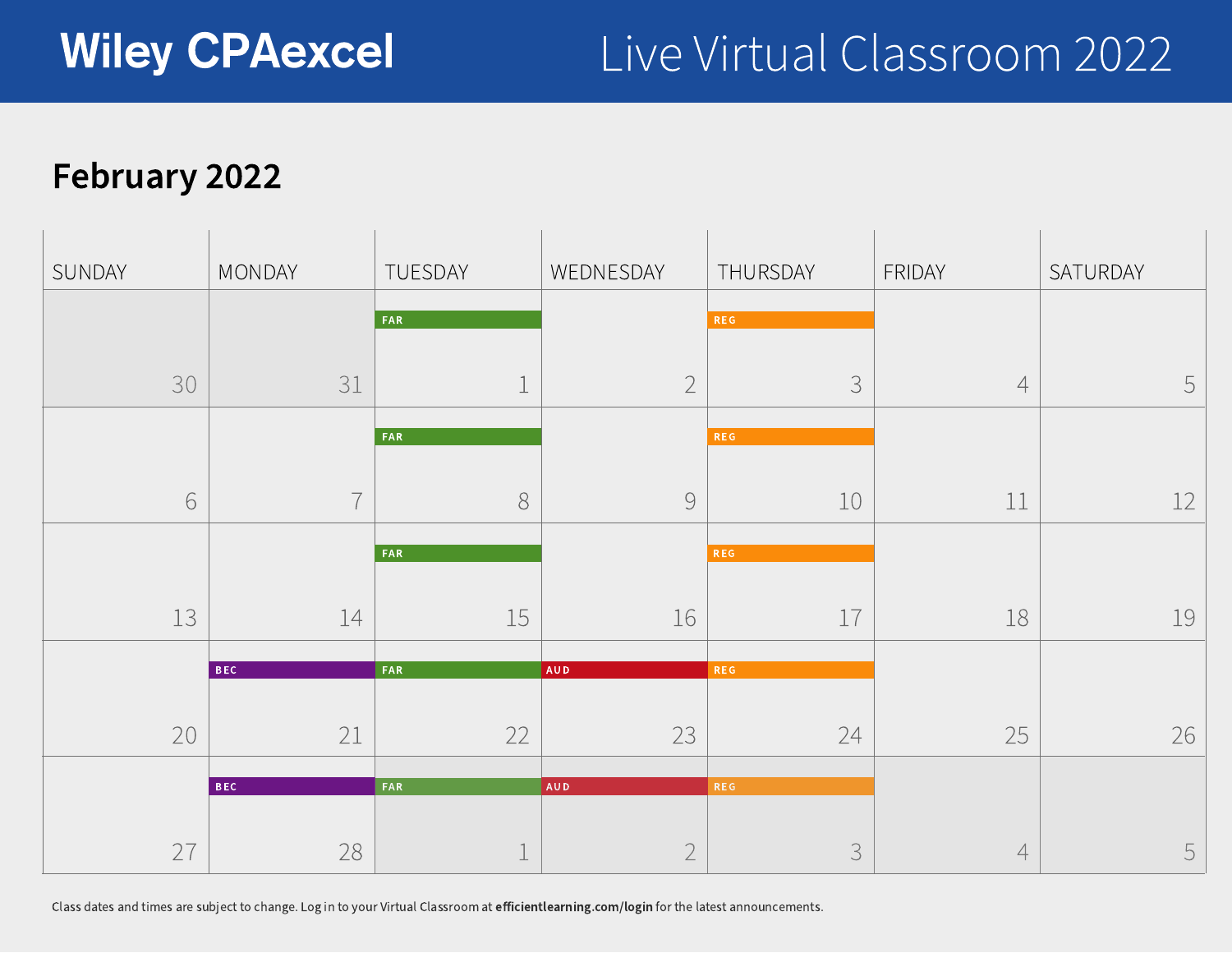### March 2022



Class dates and times are subject to change. Log in to your Virtual Classroom at efficientlearning.com/login for the latest announcements.

|                          | THURSDAY   | FRIDAY |
|--------------------------|------------|--------|
|                          | <b>REG</b> |        |
| $\overline{2}$           |            |        |
|                          | <b>REG</b> |        |
|                          | 10         |        |
|                          | <b>REG</b> |        |
| 16                       | 17         |        |
|                          | <b>REG</b> |        |
| $\overline{\phantom{a}}$ | $\angle$ 1 |        |
|                          | <b>REG</b> |        |
| 30                       | 31         |        |



| SUNDAY | MONDAY                   |                          | TUESDAY                                       | WEDNESDAY                             | THURSDAY                 | FRIDAY       | SATURDAY |
|--------|--------------------------|--------------------------|-----------------------------------------------|---------------------------------------|--------------------------|--------------|----------|
|        |                          |                          |                                               |                                       |                          |              |          |
|        |                          |                          | FAR                                           | AUD                                   | REG                      |              |          |
|        |                          |                          |                                               |                                       |                          |              |          |
|        | $\cap$<br>$\sqrt{2}$     | 28                       | $\overline{\phantom{a}}$                      | $\bigcap$<br>$\leftarrow$             | $\overline{\smile}$      | $\leftarrow$ | 5        |
|        |                          |                          |                                               |                                       |                          |              |          |
|        | BEC                      |                          | FAR                                           | AUD                                   | REG                      |              |          |
|        |                          |                          |                                               |                                       |                          |              |          |
|        |                          | $\rightarrow$            |                                               | $\bigcap$<br>$\overline{\phantom{0}}$ | 工し                       |              |          |
|        |                          |                          |                                               |                                       |                          |              |          |
|        | BEC                      |                          | FAR                                           | AUD                                   | REG                      |              |          |
|        |                          |                          |                                               |                                       |                          |              |          |
|        | $\overline{\phantom{a}}$ | $\overline{\phantom{0}}$ | $\sim$ $\sim$<br>$\sqrt{ }$<br>$\perp$ $\cup$ |                                       | $\rightarrow$            |              |          |
|        |                          |                          |                                               |                                       |                          |              |          |
|        | BEC                      |                          | FAR                                           | <b>AUD</b>                            | REG                      |              |          |
|        |                          |                          |                                               |                                       |                          |              |          |
|        | $\bigcap$<br>$\sim$      | $\bigcap$                | $\bigcap$                                     | $\bigcap$<br>$\overline{\phantom{a}}$ | $\bigcap$<br>24          | つに           |          |
|        |                          |                          |                                               |                                       |                          |              |          |
|        | BEC                      |                          | FAR                                           | AUD                                   | REG                      |              |          |
|        |                          |                          |                                               |                                       |                          |              |          |
|        | $\frown \frown$          |                          | $\bigcap$                                     | $\bigcap$                             | $\overline{\phantom{a}}$ |              |          |
|        |                          |                          |                                               |                                       |                          |              |          |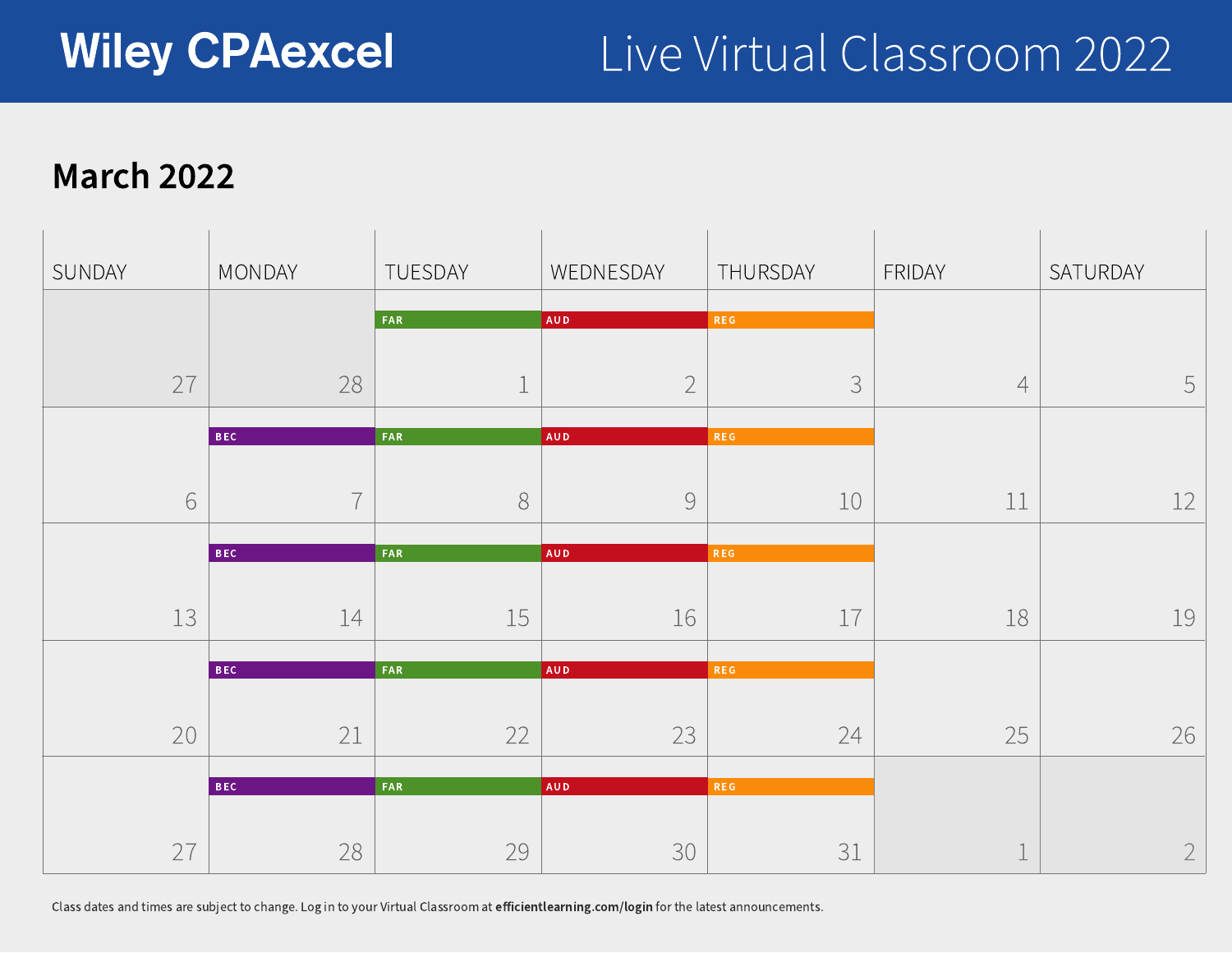## April 2022

| SUNDAY |                  | MONDAY |
|--------|------------------|--------|
|        |                  |        |
|        | 27               |        |
|        |                  |        |
|        |                  |        |
|        |                  |        |
|        | 10               |        |
|        |                  |        |
|        | $1 \overline{7}$ |        |
|        |                  |        |
|        | 24               |        |



Class dates and times are subject to change. Log in to your Virtual Classroom at efficientlearning.com/login for the latest announcements.

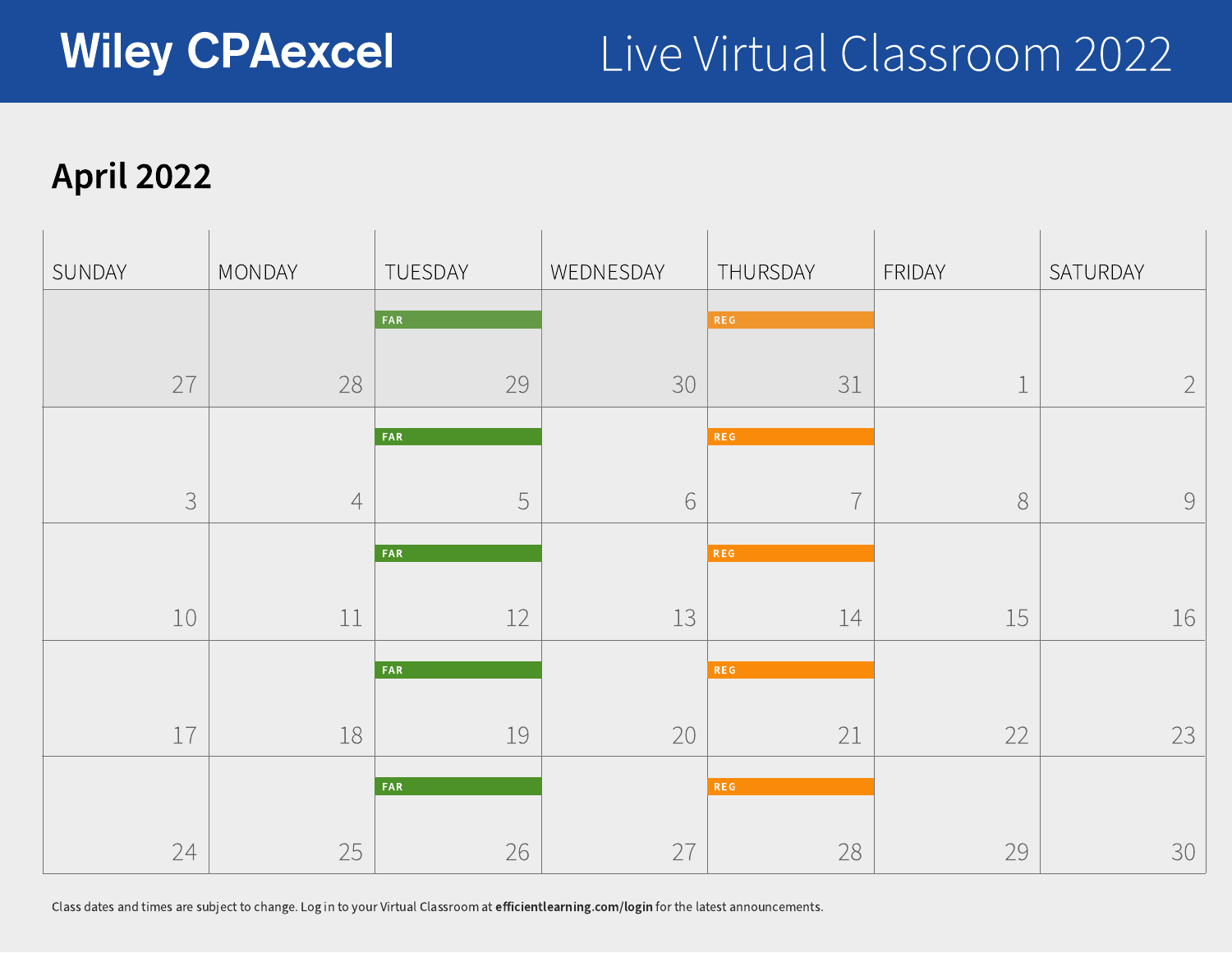

### May 2022

Class dates and times are subject to change. Log in to your Virtual Classroom at efficientlearning.com/login for the latest announcements.

| SUNDAY                                                       | MONDAY                                | TUESDAY                                | WEDNESDAY                | THURSDAY                               | FRIDAY                   | SATURDAY                 |
|--------------------------------------------------------------|---------------------------------------|----------------------------------------|--------------------------|----------------------------------------|--------------------------|--------------------------|
|                                                              | BEC                                   | FAR                                    | AUD                      | REG                                    |                          |                          |
|                                                              |                                       |                                        |                          |                                        |                          |                          |
|                                                              | $\bigcap$<br>$\overline{\phantom{0}}$ | $\bigcap$                              |                          | $\sqrt{ }$<br>$\overline{\phantom{a}}$ | $\bigcirc$               | $\overline{\phantom{a}}$ |
|                                                              | BEC                                   | FAR                                    | AUD                      | <b>REG</b>                             |                          |                          |
|                                                              |                                       |                                        |                          |                                        |                          |                          |
|                                                              |                                       | $\bot \cup$                            | --                       | _____                                  | $\overline{\phantom{a}}$ |                          |
|                                                              | BEC                                   | <b>FAR</b>                             | AUD                      | <b>REG</b>                             |                          |                          |
|                                                              |                                       |                                        |                          |                                        |                          |                          |
| $\blacksquare$<br>$\overline{\phantom{a}}$<br>$\perp$ $\cup$ | $\sqrt{2}$                            | $\overline{\phantom{a}}$<br>--         | $\overline{\phantom{a}}$ | $\overline{\phantom{a}}$               | $\cap$                   |                          |
|                                                              | BEC                                   | <b>FAR</b>                             | AUD                      | <b>REG</b>                             |                          |                          |
|                                                              |                                       |                                        |                          |                                        |                          |                          |
| $\bigcap$<br>$\angle$ $\angle$                               | $\bigcap$<br>$\sim$                   | $\overline{\phantom{a}}$<br>$\sqrt{2}$ | つに<br>$\sim$             | 26<br>$\angle$                         | $\frown \frown$          | 7 Q                      |
|                                                              |                                       | FAR <sup></sup>                        | <b>BEC</b>               | <b>REG</b>                             |                          |                          |
|                                                              |                                       |                                        | AUD                      |                                        |                          |                          |
| $\cap$<br>$\angle$                                           | $\bigcap$                             |                                        |                          |                                        |                          |                          |
|                                                              |                                       |                                        |                          |                                        |                          |                          |



| AUD<br><b>FAR</b><br><b>REG</b><br>10<br><b>FAR</b><br>AUD<br><b>REG</b><br>16<br>17<br>AUD<br><b>FAR</b><br><b>REG</b><br>25<br>23<br>$2 +$<br><b>BEC</b><br><b>FAR</b><br>AUD<br>$3^{1}$<br>$\mathcal{R}$ | TUESDAY    | WEDNESDAY  |            |
|-------------------------------------------------------------------------------------------------------------------------------------------------------------------------------------------------------------|------------|------------|------------|
|                                                                                                                                                                                                             | <b>FAR</b> | <b>AUD</b> | <b>REG</b> |
|                                                                                                                                                                                                             |            |            |            |
|                                                                                                                                                                                                             |            |            |            |
|                                                                                                                                                                                                             |            |            |            |
|                                                                                                                                                                                                             |            |            |            |
|                                                                                                                                                                                                             |            |            |            |
|                                                                                                                                                                                                             |            |            |            |
|                                                                                                                                                                                                             |            |            |            |
|                                                                                                                                                                                                             |            |            |            |
|                                                                                                                                                                                                             |            |            |            |
|                                                                                                                                                                                                             |            |            |            |
|                                                                                                                                                                                                             |            |            | <b>REG</b> |
|                                                                                                                                                                                                             |            |            |            |
|                                                                                                                                                                                                             |            |            |            |

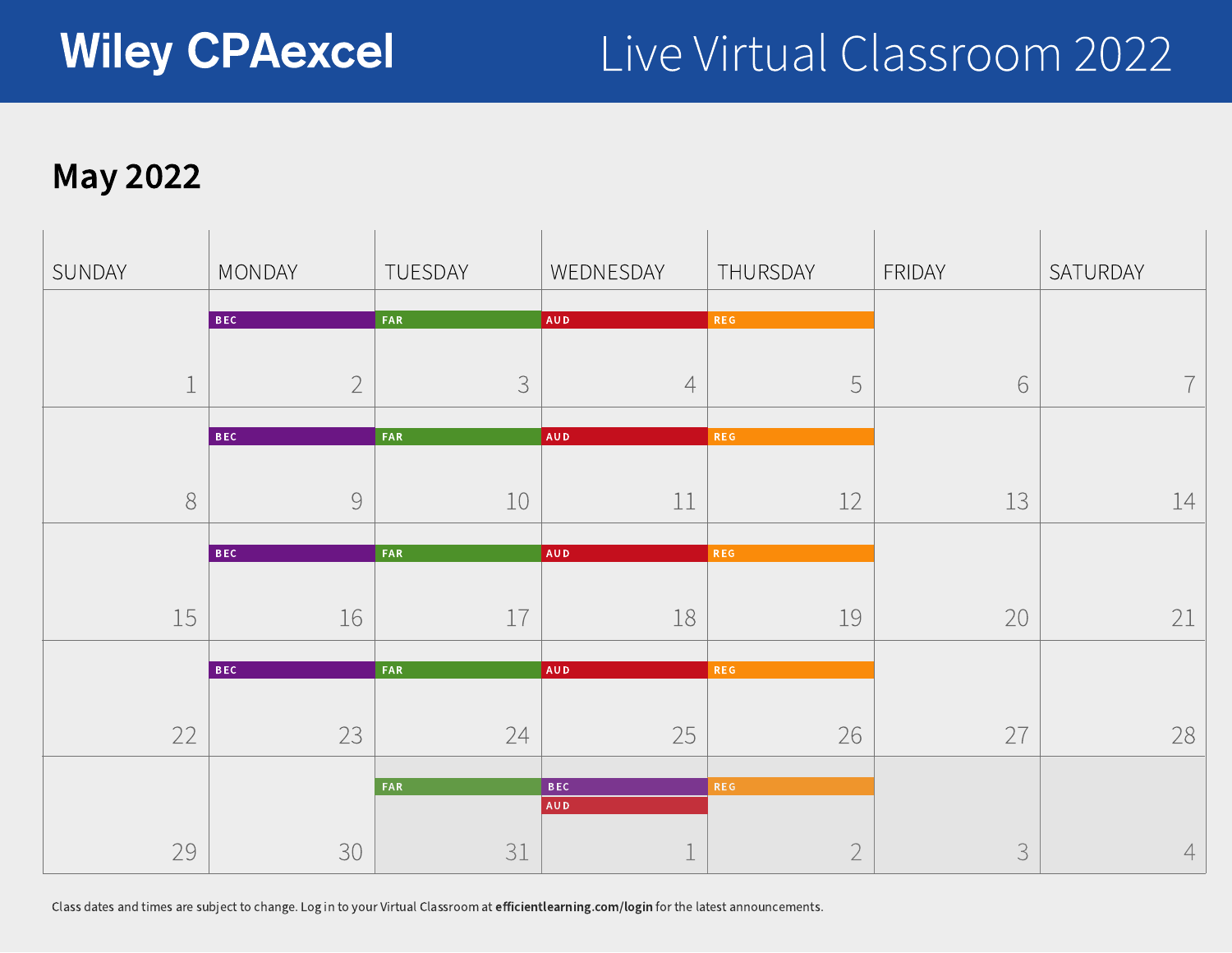### June 2022



Class dates and times are subject to change. Log in to your Virtual Classroom at efficientlearning.com/login for the latest announcements.



|    | THURSDAY        | FRIDAY |
|----|-----------------|--------|
|    | <b>REG</b>      |        |
|    |                 |        |
|    |                 |        |
|    |                 |        |
|    |                 |        |
|    | <b>REG</b>      |        |
|    |                 |        |
|    |                 |        |
|    |                 |        |
|    |                 |        |
|    |                 |        |
| 15 | 16              |        |
|    |                 |        |
|    |                 |        |
|    |                 |        |
| 22 | $\bigcup$<br>LJ |        |
|    |                 |        |
|    |                 |        |
|    |                 |        |
| 29 | 30              |        |
|    |                 |        |



| SUNDAY                                                                                                                                                                                                                                                                                                                                                                                                                                                                                                                                   | MONDAY                   | TUESDAY                   | WEDNESDAY                                                                        | THURSDAY                              | FRIDAY                                 | SATURDAY       |
|------------------------------------------------------------------------------------------------------------------------------------------------------------------------------------------------------------------------------------------------------------------------------------------------------------------------------------------------------------------------------------------------------------------------------------------------------------------------------------------------------------------------------------------|--------------------------|---------------------------|----------------------------------------------------------------------------------|---------------------------------------|----------------------------------------|----------------|
|                                                                                                                                                                                                                                                                                                                                                                                                                                                                                                                                          |                          |                           | <b>BEC</b>                                                                       | REG                                   |                                        |                |
|                                                                                                                                                                                                                                                                                                                                                                                                                                                                                                                                          |                          |                           | AUD                                                                              |                                       |                                        |                |
| 79<br>$\overline{\phantom{a}}$                                                                                                                                                                                                                                                                                                                                                                                                                                                                                                           | 30                       | $\bigcap$ 1<br>$\sim$ $+$ |                                                                                  | $\bigcap$<br>$\overline{\phantom{0}}$ | $\sqrt{2}$<br>$\overline{\phantom{a}}$ | $\overline{4}$ |
|                                                                                                                                                                                                                                                                                                                                                                                                                                                                                                                                          | BEC                      | FAR                       | AUD                                                                              | <b>REG</b>                            |                                        |                |
|                                                                                                                                                                                                                                                                                                                                                                                                                                                                                                                                          |                          |                           |                                                                                  |                                       |                                        |                |
|                                                                                                                                                                                                                                                                                                                                                                                                                                                                                                                                          |                          | $\overline{\phantom{a}}$  |                                                                                  |                                       | <u>andron v</u>                        |                |
|                                                                                                                                                                                                                                                                                                                                                                                                                                                                                                                                          |                          |                           |                                                                                  |                                       |                                        |                |
|                                                                                                                                                                                                                                                                                                                                                                                                                                                                                                                                          |                          |                           |                                                                                  |                                       |                                        |                |
| $\sim$<br>$\begin{tabular}{ll} \toprule \end{tabular} \begin{tabular}{ll} \toprule \end{tabular} \end{tabular} \begin{tabular}{ll} \toprule \end{tabular} \end{tabular} \begin{tabular}{ll} \begin{tabular}{ll} \toprule \end{tabular} \end{tabular} \end{tabular} \begin{tabular}{ll} \multicolumn{1}{l} \multicolumn{1}{l} \multicolumn{1}{l} \multicolumn{1}{l} \multicolumn{1}{l} \multicolumn{1}{l} \multicolumn{1}{l} \multicolumn{1}{l} \multicolumn{1}{l} \multicolumn{1}{l} \multicolumn{1}{l} \multicolumn{1}{l} \multicolumn$ | $\overline{\phantom{a}}$ | —<br>--                   | $\overline{\phantom{0}}$<br>$\overline{\phantom{a}}$<br>$\overline{\phantom{a}}$ |                                       | $\overline{\phantom{a}}$               |                |
|                                                                                                                                                                                                                                                                                                                                                                                                                                                                                                                                          |                          |                           |                                                                                  |                                       |                                        |                |
|                                                                                                                                                                                                                                                                                                                                                                                                                                                                                                                                          |                          |                           |                                                                                  |                                       |                                        |                |
| $1 \cap$                                                                                                                                                                                                                                                                                                                                                                                                                                                                                                                                 | $\cap$                   | $\bigcap$ 1               | $\bigcap$<br>$\overline{\phantom{a}}$                                            | $\bigcap$<br>$\overline{\phantom{a}}$ | $\bigcap_{i=1}^n A_i$                  | $\cap$         |
|                                                                                                                                                                                                                                                                                                                                                                                                                                                                                                                                          |                          | FAR                       |                                                                                  |                                       |                                        |                |
|                                                                                                                                                                                                                                                                                                                                                                                                                                                                                                                                          |                          |                           |                                                                                  |                                       |                                        |                |
|                                                                                                                                                                                                                                                                                                                                                                                                                                                                                                                                          | $\sim$                   |                           |                                                                                  |                                       |                                        |                |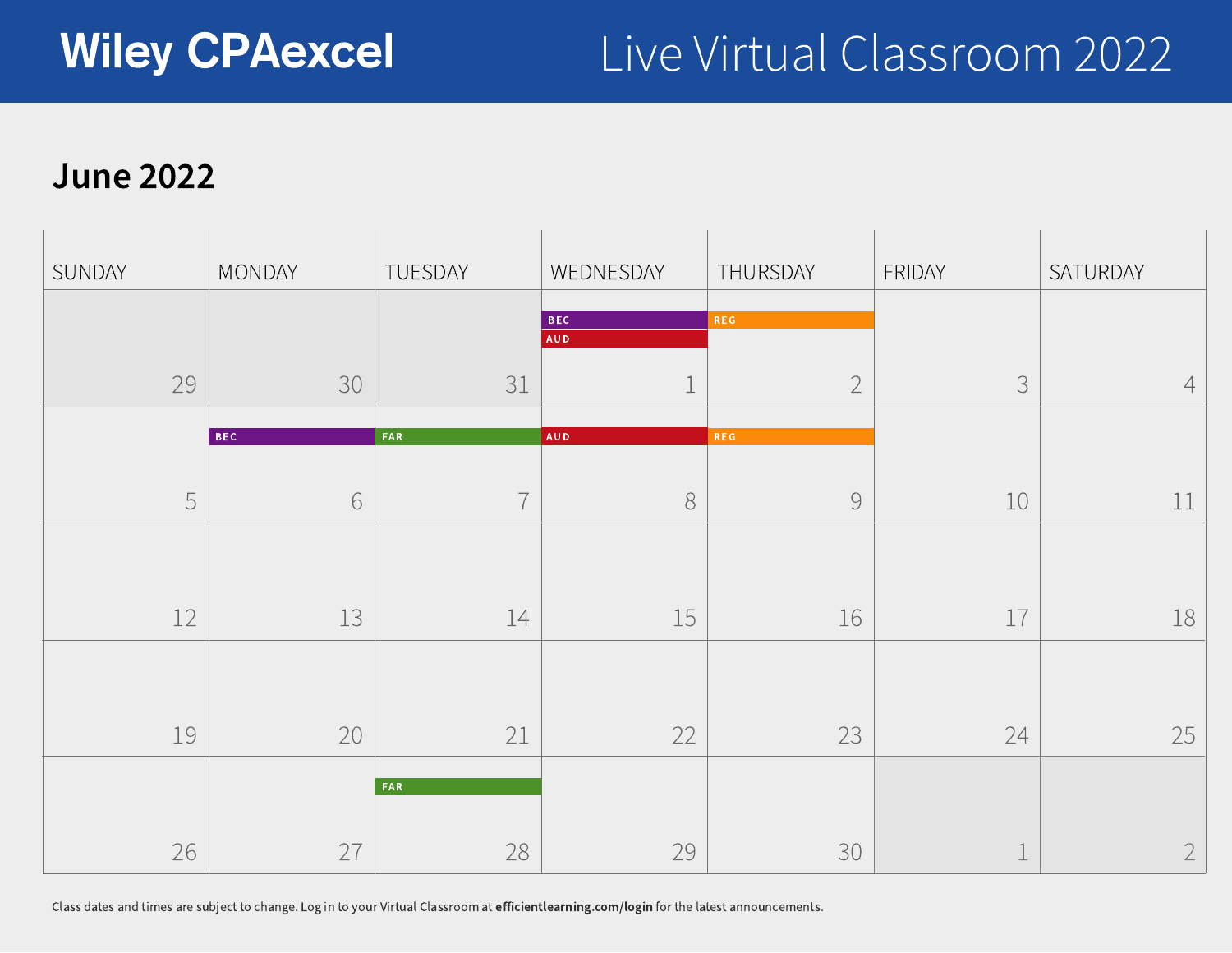## July 2022



Class dates and times are subject to change. Log in to your Virtual Classroom at efficientlearning.com/login for the latest announcements.



| SUNDAY        | MONDAY                                                      | TUESDAY         | WEDNESDAY    | THURSDAY             | FRIDAY       | SATURDAY       |
|---------------|-------------------------------------------------------------|-----------------|--------------|----------------------|--------------|----------------|
|               |                                                             |                 |              |                      |              |                |
| 26            | $\cap$ $\overline{\phantom{a}}$<br>$\overline{\phantom{0}}$ | 28              | 29           | 30                   | $\sim$       | $\bigcap$      |
|               |                                                             |                 |              |                      |              |                |
|               |                                                             |                 |              |                      |              |                |
|               |                                                             |                 |              |                      |              |                |
| $\bot \cup$   | الطباطب                                                     | $\perp$ $\perp$ | $\perp \cup$ | المستقبل             | $\perp \cup$ | $\perp$ $\cup$ |
|               |                                                             | FAR <sup></sup> |              |                      |              |                |
| $\sim$ $\sim$ |                                                             |                 | $\cap$       | $\sim$ $\sim$<br>___ | $\bigcap$    |                |
|               |                                                             | FAR             |              | <b>REG</b>           |              |                |
|               | $\frown$ $\frown$                                           | $\sim$ $\sim$   | $\frown$     |                      |              |                |
|               |                                                             |                 |              | <b>REG</b>           |              |                |
|               |                                                             |                 |              |                      |              |                |

|               | THURSDAY                                                                                                                                                                                                                                                                                                                                                                                                                                                                         | FRIDAY |
|---------------|----------------------------------------------------------------------------------------------------------------------------------------------------------------------------------------------------------------------------------------------------------------------------------------------------------------------------------------------------------------------------------------------------------------------------------------------------------------------------------|--------|
|               |                                                                                                                                                                                                                                                                                                                                                                                                                                                                                  |        |
| 79            | 30                                                                                                                                                                                                                                                                                                                                                                                                                                                                               |        |
|               |                                                                                                                                                                                                                                                                                                                                                                                                                                                                                  |        |
|               |                                                                                                                                                                                                                                                                                                                                                                                                                                                                                  |        |
|               |                                                                                                                                                                                                                                                                                                                                                                                                                                                                                  |        |
|               |                                                                                                                                                                                                                                                                                                                                                                                                                                                                                  |        |
|               |                                                                                                                                                                                                                                                                                                                                                                                                                                                                                  |        |
| 13            | 14<br>$\frac{1}{1} \left( \frac{1}{1} \right) \left( \frac{1}{1} \right) \left( \frac{1}{1} \right) \left( \frac{1}{1} \right) \left( \frac{1}{1} \right) \left( \frac{1}{1} \right) \left( \frac{1}{1} \right) \left( \frac{1}{1} \right) \left( \frac{1}{1} \right) \left( \frac{1}{1} \right) \left( \frac{1}{1} \right) \left( \frac{1}{1} \right) \left( \frac{1}{1} \right) \left( \frac{1}{1} \right) \left( \frac{1}{1} \right) \left( \frac{1}{1} \right) \left( \frac$ |        |
|               |                                                                                                                                                                                                                                                                                                                                                                                                                                                                                  |        |
|               |                                                                                                                                                                                                                                                                                                                                                                                                                                                                                  |        |
|               |                                                                                                                                                                                                                                                                                                                                                                                                                                                                                  | d      |
|               |                                                                                                                                                                                                                                                                                                                                                                                                                                                                                  |        |
|               | <b>REG</b>                                                                                                                                                                                                                                                                                                                                                                                                                                                                       |        |
|               | 78                                                                                                                                                                                                                                                                                                                                                                                                                                                                               | 4<br>Z |
|               |                                                                                                                                                                                                                                                                                                                                                                                                                                                                                  |        |
|               | <b>REG</b>                                                                                                                                                                                                                                                                                                                                                                                                                                                                       |        |
| $\mathcal{C}$ |                                                                                                                                                                                                                                                                                                                                                                                                                                                                                  |        |
|               |                                                                                                                                                                                                                                                                                                                                                                                                                                                                                  |        |

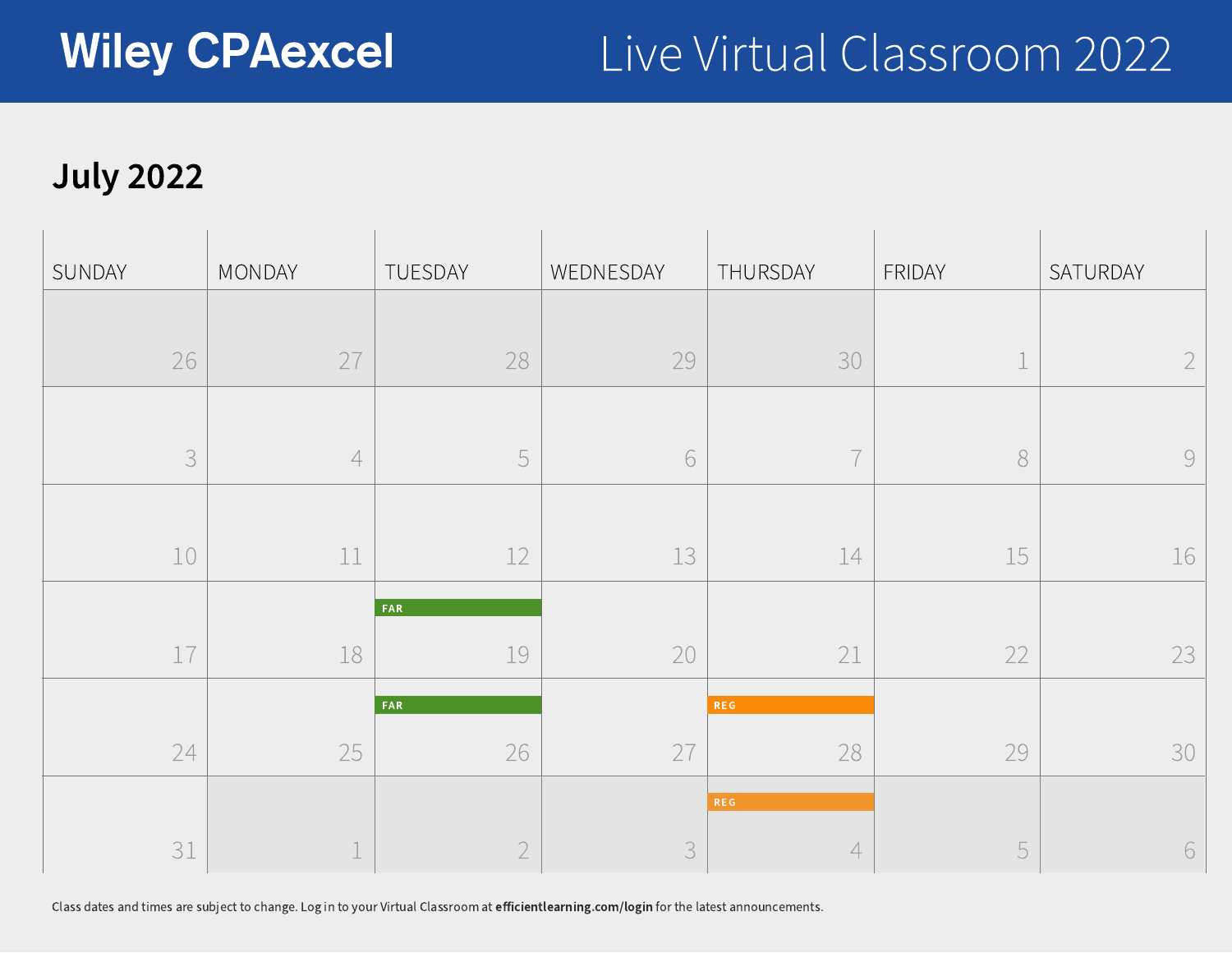### August 2022



Class dates and times are subject to change. Log in to your Virtual Classroom at efficientlearning.com/login for the latest announcements.

|                 | THURSDAY   | FRIDAY |
|-----------------|------------|--------|
|                 | <b>REG</b> |        |
|                 |            |        |
| 3               |            |        |
|                 | <b>REG</b> |        |
|                 |            |        |
| 10              | 11         |        |
|                 |            |        |
|                 | <b>REG</b> |        |
| 17              | 18         |        |
|                 |            |        |
|                 | <b>REG</b> |        |
| $\bigcap$<br>24 | $\angle$   |        |
|                 |            |        |
|                 | <b>REG</b> |        |
|                 |            |        |
| 31              |            |        |
|                 |            |        |



| SUNDAY | MONDAY                                      | TUESDAY                               | WEDNESDAY                                       | THURSDAY   | FRIDAY                                               | SATURDAY  |
|--------|---------------------------------------------|---------------------------------------|-------------------------------------------------|------------|------------------------------------------------------|-----------|
|        |                                             | FAR                                   |                                                 | REG        |                                                      |           |
|        | $\bigcap$ 1<br>$\cup$ $\bot$<br>$\sim$      | $\overline{\phantom{0}}$              | $\bigcap$<br>$\overline{\smile}$                | $-$        | $\sim$<br>$\blacksquare$<br>$\overline{\phantom{a}}$ | 6         |
|        |                                             | FAR                                   |                                                 | <b>REG</b> |                                                      |           |
|        | $\overline{\phantom{a}}$                    |                                       | $\overline{\phantom{a}}$                        | --         | $\bigcap$                                            |           |
|        |                                             | FAR                                   |                                                 | <b>REG</b> |                                                      |           |
|        | $\overline{\phantom{0}}$<br>╶╺╾<br>エン<br>-- | $\sim$<br>$\sim$<br>$\bot \cup$       | $\overline{\phantom{a}}$<br>and the contract of | __         | -- -                                                 |           |
|        | BEC                                         | FAR                                   | AUD                                             | REG        |                                                      |           |
|        | $\bigcap$ 1<br>$\bigcap$                    | $\bigcap$<br>$\overline{\phantom{a}}$ | $\bigcap$                                       | $\bigcap$  | 2C                                                   | $\bigcap$ |
|        | BEC                                         | FAR                                   | <b>AUD</b>                                      | <b>REG</b> |                                                      |           |
|        |                                             |                                       |                                                 |            |                                                      |           |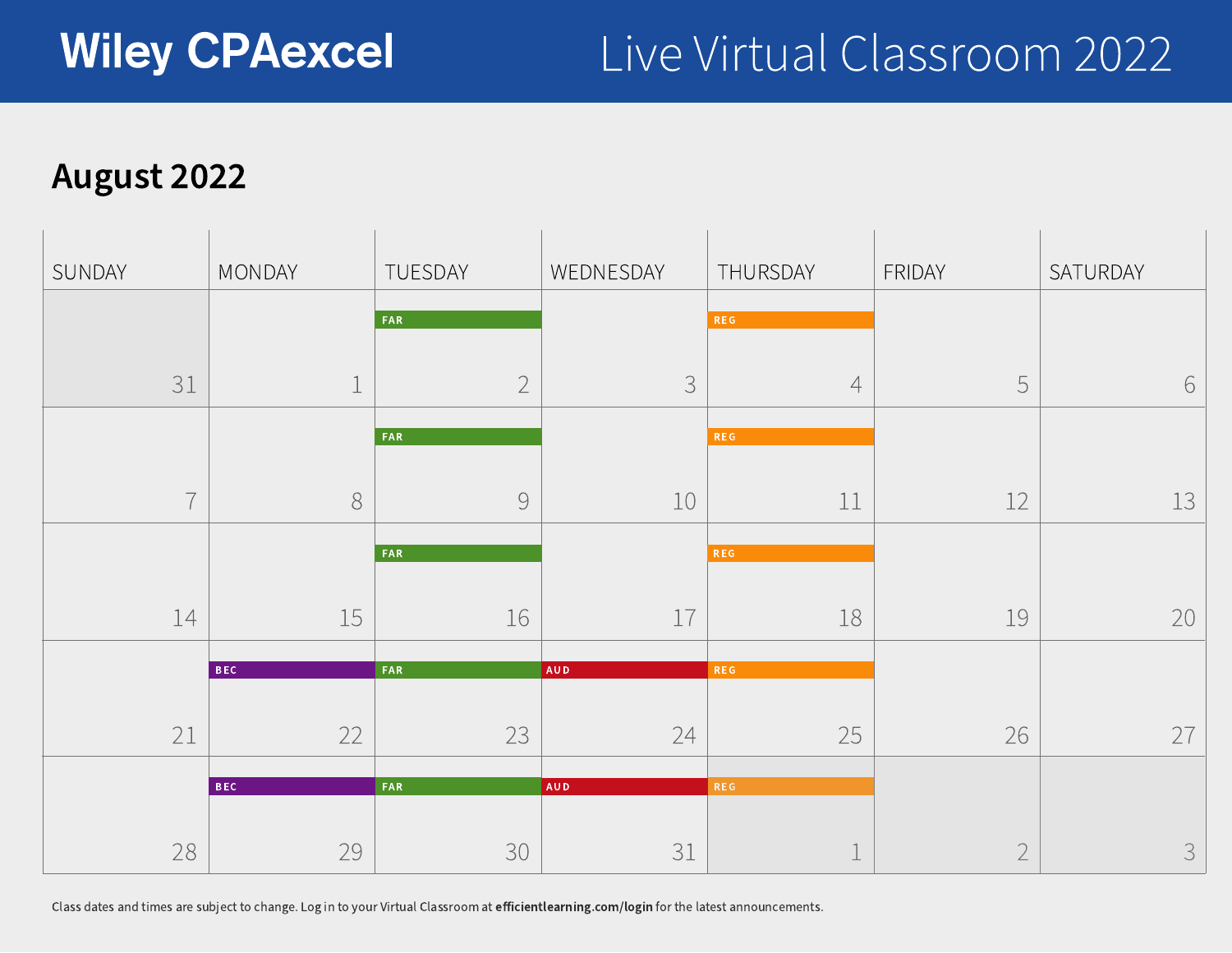### September 2022

Wiley CPAexcel

Class dates and times are subject to change. Log in to your Virtual Classroom at efficientlearning.com/login for the latest announcements.



|                  | THURSDAY        | FRIDAY |
|------------------|-----------------|--------|
|                  | <b>REG</b>      |        |
| 31               |                 |        |
|                  | <b>REG</b>      |        |
|                  |                 |        |
|                  | <b>REG</b>      |        |
| 14               | 15              |        |
|                  |                 |        |
| $\angle$ $\perp$ | $\angle \angle$ |        |
|                  | <b>REG</b>      |        |
| 28               | 29              |        |



| SUNDAY                                    | MONDAY                                               | TUESDAY                  | WEDNESDAY                      | THURSDAY                               | FRIDAY                                | SATURDAY                                                              |
|-------------------------------------------|------------------------------------------------------|--------------------------|--------------------------------|----------------------------------------|---------------------------------------|-----------------------------------------------------------------------|
|                                           | BEC                                                  | FAR                      |                                | REG                                    |                                       |                                                                       |
|                                           |                                                      |                          |                                |                                        |                                       |                                                                       |
| 28                                        | 29                                                   | 30                       | $\bigcap$ 1<br>マエ              | $\overline{\phantom{a}}$               | $\bigcap$<br>$\overline{\phantom{0}}$ | $\begin{array}{c} \mathbf{C} \end{array}$<br>$\overline{\phantom{a}}$ |
|                                           |                                                      | <b>FAR</b>               | AUD                            | <b>REG</b>                             |                                       |                                                                       |
|                                           |                                                      |                          |                                |                                        |                                       |                                                                       |
|                                           | $\overline{\phantom{a}}$<br>$\overline{\phantom{a}}$ |                          | $\overline{\phantom{a}}$       |                                        |                                       |                                                                       |
|                                           |                                                      |                          |                                |                                        |                                       |                                                                       |
|                                           | <b>BEC</b>                                           | FAR                      | AUD                            | REG                                    |                                       |                                                                       |
|                                           | $\sqrt{2}$                                           | $\lnot$                  | ___                            | $\sim$ $\sim$                          | $\sim$                                |                                                                       |
| ويتعارض ويتلون                            |                                                      | $\perp \cup$             |                                | $\perp$ $\sim$                         |                                       |                                                                       |
|                                           | BEC                                                  | FAR                      | AUD<br>REG                     |                                        |                                       |                                                                       |
|                                           |                                                      |                          |                                |                                        |                                       |                                                                       |
| $\bot$ $\cup$                             | 工一                                                   | $\cap$<br>$\angle$       | $\bigcap$ $\bigcap$<br>$\perp$ | $\bigcap$<br>$\leftarrow$ $\leftarrow$ | $\bigcap$<br>$\overline{\phantom{a}}$ | 24                                                                    |
|                                           | BEC                                                  | FAR                      | AUD                            | REG                                    |                                       |                                                                       |
|                                           |                                                      |                          |                                |                                        |                                       |                                                                       |
| $\cap$ $\Box$<br>$\overline{\phantom{a}}$ |                                                      | $\frown$<br>$\leftarrow$ |                                | $\bigcap$<br>$\overline{\phantom{a}}$  |                                       |                                                                       |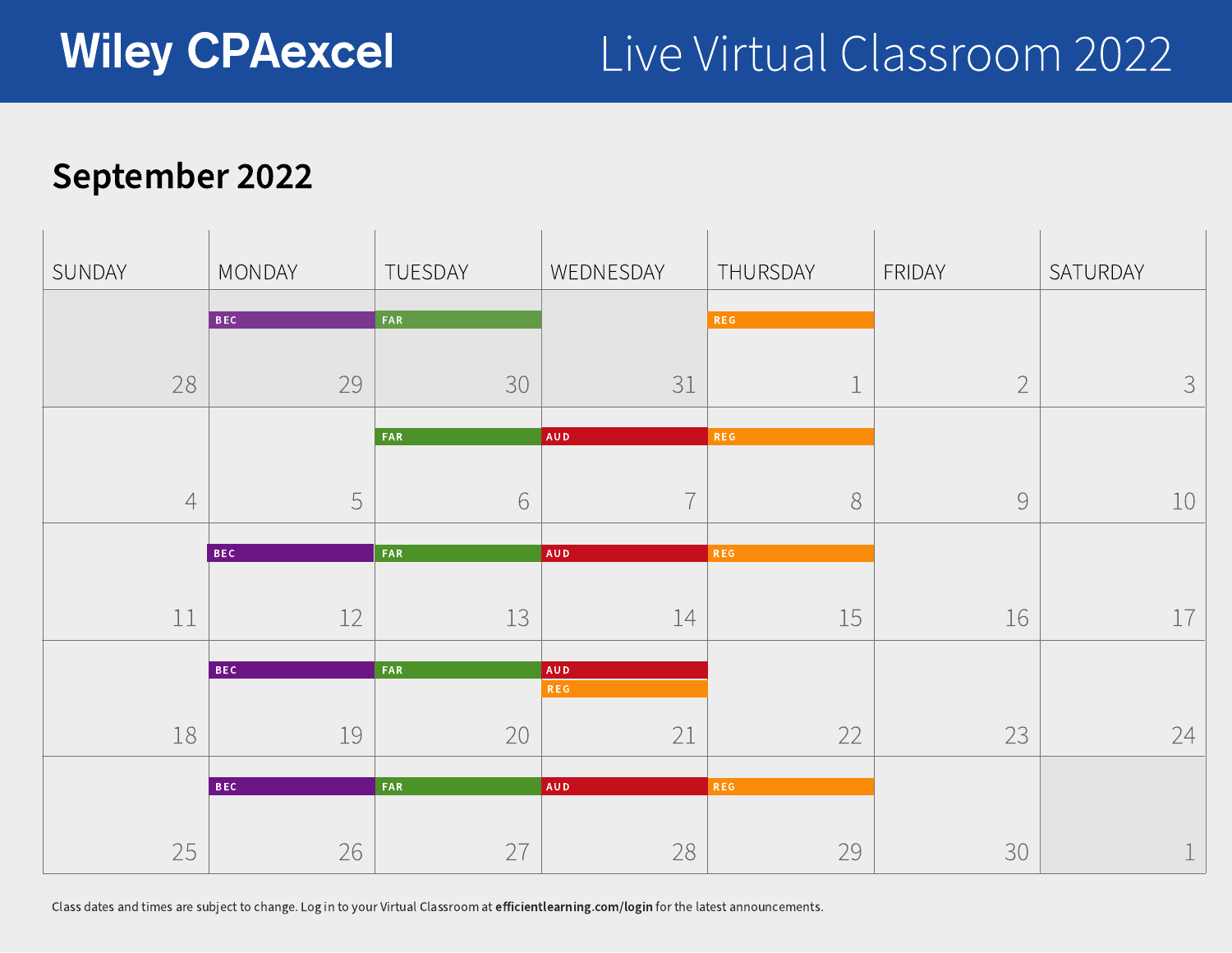### October 2022

| SUNDAY | MONDAY |
|--------|--------|
| 25     |        |
|        |        |
|        |        |
| 16     |        |
| 23     |        |
| 30     |        |



Class dates and times are subject to change. Log in to your Virtual Classroom at efficientlearning.com/login for the latest announcements.

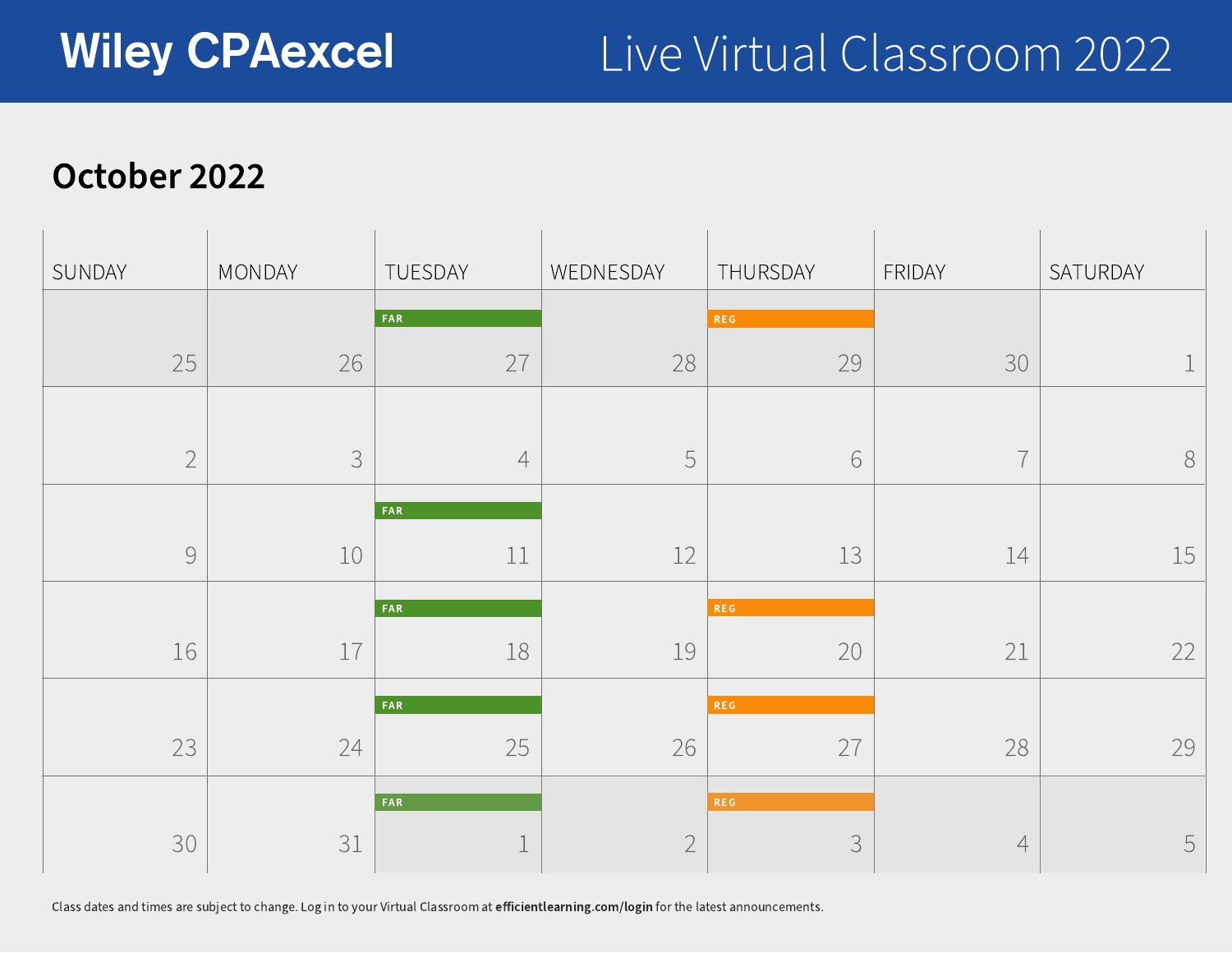## November 2022



Class dates and times are subject to change. Log in to your Virtual Classroom at efficientlearning.com/login for the latest announcements.

|    | THURSDAY   | FRIDAY |
|----|------------|--------|
|    |            |        |
|    | <b>REG</b> |        |
|    |            |        |
|    |            |        |
|    | $\bigcup$  |        |
|    |            |        |
|    | <b>REG</b> |        |
|    |            |        |
|    |            |        |
|    | 10         |        |
|    |            |        |
|    | <b>REG</b> |        |
|    |            |        |
|    |            |        |
| 16 | 17         |        |
|    |            |        |
|    |            |        |
|    |            |        |
|    |            |        |
| 23 | 24         |        |
|    |            |        |
|    | <b>REG</b> |        |
|    |            |        |
|    |            |        |
| 30 |            |        |
|    |            |        |



| SUNDAY                                                                                                                                                                                                                                                           | MONDAY                       | TUESDAY                               | WEDNESDAY                             | THURSDAY                 | FRIDAY                         | SATURDAY |
|------------------------------------------------------------------------------------------------------------------------------------------------------------------------------------------------------------------------------------------------------------------|------------------------------|---------------------------------------|---------------------------------------|--------------------------|--------------------------------|----------|
|                                                                                                                                                                                                                                                                  |                              | FAR                                   | AUD                                   | REG                      |                                |          |
|                                                                                                                                                                                                                                                                  |                              |                                       |                                       |                          |                                |          |
| 30                                                                                                                                                                                                                                                               | $\bigcap$ 1<br>$\cup$ $\bot$ | $\sim$                                | $\bigcap$<br>$\leftharpoonup$         | $\overline{\phantom{a}}$ | ▃▃                             | 5        |
|                                                                                                                                                                                                                                                                  | BEC                          | FAR                                   | AUD                                   | REG                      |                                |          |
|                                                                                                                                                                                                                                                                  |                              |                                       |                                       |                          |                                |          |
|                                                                                                                                                                                                                                                                  | $\rightarrow$                |                                       |                                       | エヽ                       |                                |          |
|                                                                                                                                                                                                                                                                  | BEC                          | FAR                                   | AUD                                   | REG                      |                                |          |
|                                                                                                                                                                                                                                                                  |                              |                                       |                                       |                          |                                |          |
| <u>the contract of the contract of the contract of the contract of the contract of the contract of the contract of the contract of the contract of the contract of the contract of the contract of the contract of the contract </u><br>$\overline{\phantom{a}}$ |                              | <b>Property</b><br>$\perp$ $\cup$     |                                       |                          |                                |          |
|                                                                                                                                                                                                                                                                  | <b>BEC</b>                   | FAR                                   |                                       |                          |                                |          |
|                                                                                                                                                                                                                                                                  |                              | <b>REG</b>                            |                                       |                          |                                |          |
| $\cap$<br>$\angle$                                                                                                                                                                                                                                               | $\bigcap$ 1<br>— —           | $\bigcap$<br>$\overline{\phantom{a}}$ | $\bigcap$<br>$\overline{\phantom{a}}$ | $\bigcap$<br>24          | つに<br>$\overline{\phantom{a}}$ |          |
|                                                                                                                                                                                                                                                                  |                              |                                       |                                       |                          |                                |          |
|                                                                                                                                                                                                                                                                  | BEC                          | FAR                                   | AUD                                   | REG                      |                                |          |
| $\frown \frown$<br>$\overline{\phantom{0}}$                                                                                                                                                                                                                      | $\bigcap$                    | $\bigcap$<br>$\overline{\phantom{a}}$ | $\bigcap$                             |                          |                                |          |
|                                                                                                                                                                                                                                                                  |                              |                                       |                                       |                          |                                |          |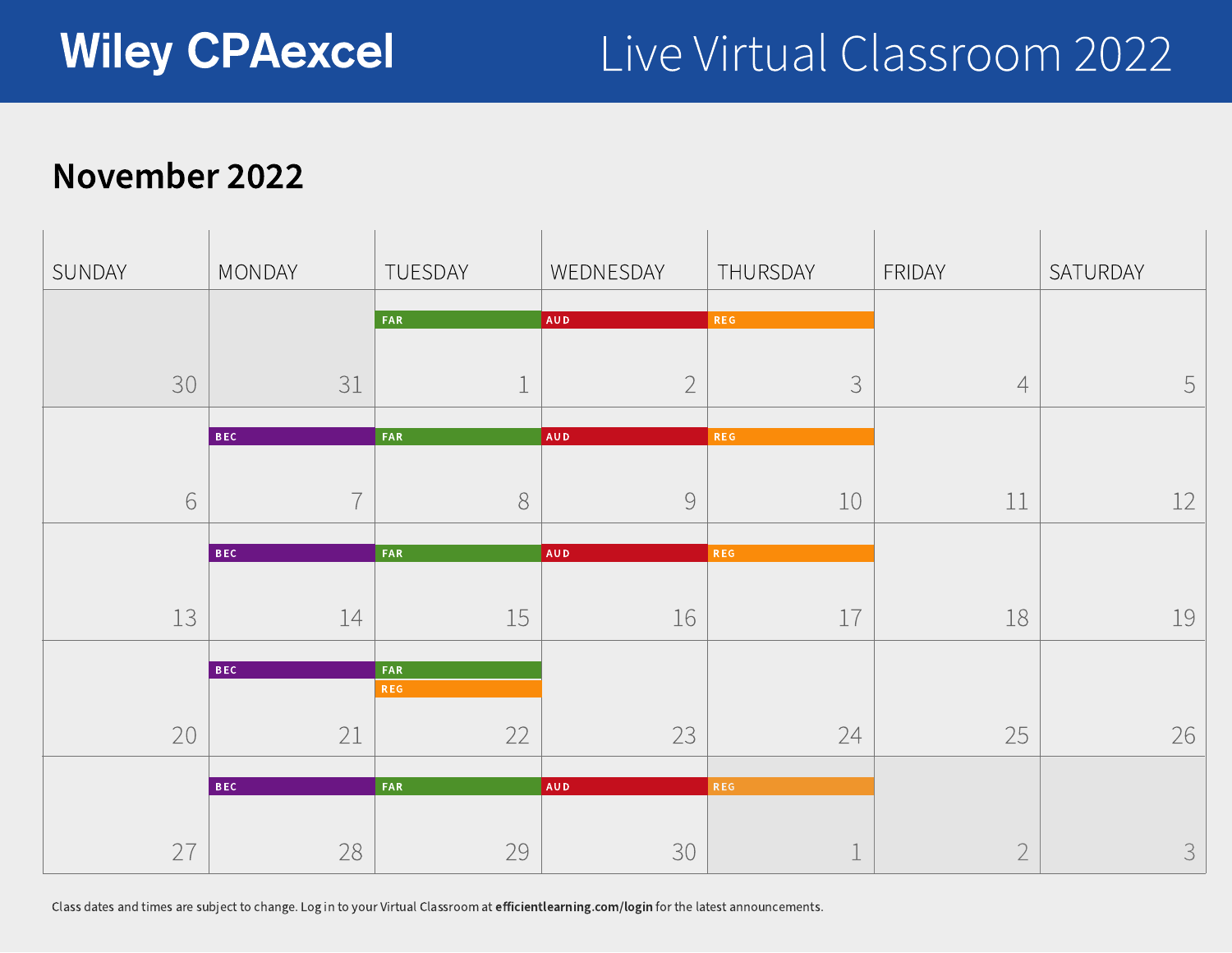### December 2022



Class dates and times are subject to change. Log in to your Virtual Classroom at efficientlearning.com/login for the latest announcements.

|                  | THURSDAY                 | FRIDAY |
|------------------|--------------------------|--------|
|                  | <b>REG</b>               |        |
| 30               | $\overline{\phantom{0}}$ |        |
|                  | <b>REG</b>               |        |
|                  |                          |        |
|                  | <b>REG</b>               |        |
| 14               | 15                       |        |
|                  |                          |        |
| $\angle$ $\perp$ | 22                       |        |
|                  |                          |        |
| 28               | 29                       |        |



| SUNDAY | MONDAY                                               | TUESDAY                           | WEDNESDAY     | THURSDAY  | FRIDAY                   | SATURDAY                            |
|--------|------------------------------------------------------|-----------------------------------|---------------|-----------|--------------------------|-------------------------------------|
|        |                                                      | FAR                               |               | REG       |                          |                                     |
|        |                                                      |                                   |               |           |                          |                                     |
| $\cap$ | 28                                                   | 29                                | 30            |           | $\bigcap$                | $\mathbf{C}$<br>$\overline{\smile}$ |
| $\sim$ |                                                      |                                   |               | -         | $\overline{\phantom{0}}$ |                                     |
|        | BEC                                                  | FAR                               | AUD           | REG       |                          |                                     |
|        |                                                      |                                   |               |           |                          |                                     |
|        | $\overline{\phantom{0}}$<br>$\overline{\phantom{a}}$ |                                   | $\rightarrow$ |           |                          |                                     |
|        | BEC                                                  | FAR                               | AUD           | REG       |                          |                                     |
|        |                                                      |                                   |               |           |                          |                                     |
| ---    | ——                                                   | $\lnot$ $\lnot$<br>$\perp$ $\cup$ |               |           |                          |                                     |
|        |                                                      |                                   |               |           |                          |                                     |
|        |                                                      | FAR                               |               |           |                          |                                     |
|        |                                                      | $\cap$                            | $\bigcap$ 1   | $\bigcap$ | $\bigcap$                |                                     |
|        |                                                      |                                   |               |           |                          |                                     |
|        |                                                      |                                   |               |           |                          |                                     |
|        |                                                      |                                   |               |           |                          |                                     |
| $\sim$ |                                                      |                                   |               |           |                          |                                     |
|        |                                                      |                                   |               |           |                          |                                     |